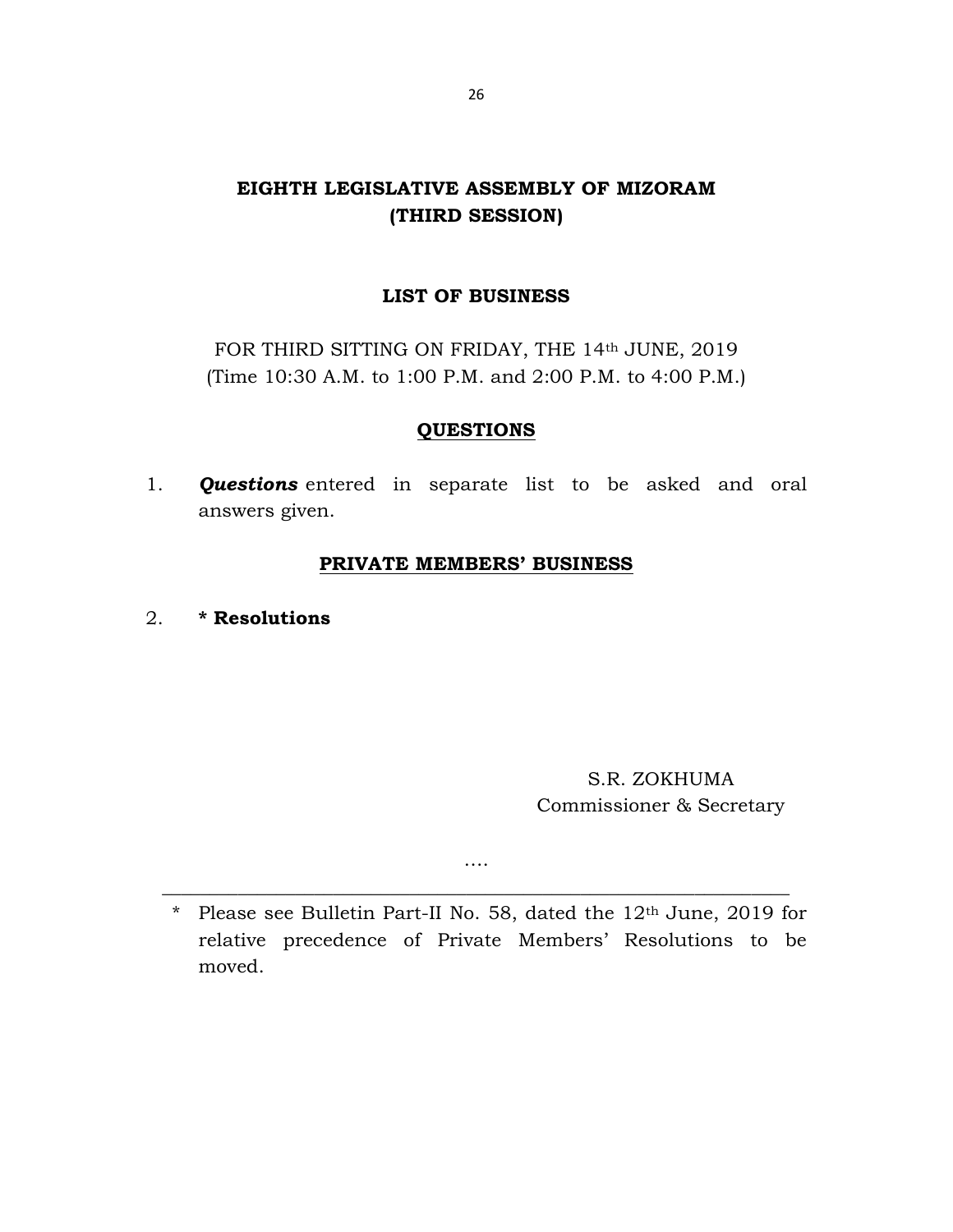SPEAKER : For judgment is without mercy to him who has shown no mercy.

Jacob 2:13

 Today hon. Chief Minister is in Delhi to attend important meeting. So, hon. Minister, Dr. R. Lalthangliana will be the House Leader during his absent. And, hon. Member, Pu Ngunlianchunga also is granted leave of absent.

 We will now take up Question and Answer. To ask starred Question No. 16, let us call Pu F.Lalnunmawia.

Prof. F. LALNUNMAWIA: Pu Speaker, thank you. Will the hon. Minister School Education be pleased to state:-

 If there is any proposal to upgrade Primary, Middle and High School buildings?

SPEAKER : To answer the question, let us call hon. Minister, Pu Lalchhandama Ralte.

PU LALCHHANDAMA RALTE, MINISTER: Pu Speaker, the answer to hon. member Pu F. Lalnunmawia's question is -

Yes, there is a proposal to upgrade Primary, Middle and High School buildings.

SPEAKER : Supplementary question from Pu F. Lalnunmawia.

Prof. F. LALNUNMAWIA: Pu Speaker, thank you. Not only in my constituency but everywhere in other parts of the state as well, Institutional buildings have been neglected for many years. I request the hon. Minister to take steps in this regard. Pu Speaker, thank you.

SPEAKER : Pu K.T. Rokhaw

PU K.T. ROKHAW : Pu Speaker, Supplementary question. Zawngling Govt. High School is surviving with one teacher and 2 retired teachers are requested by NGO and VC to continue their service without pay. I request the hon. Minister to allocate teachers as soon as possible.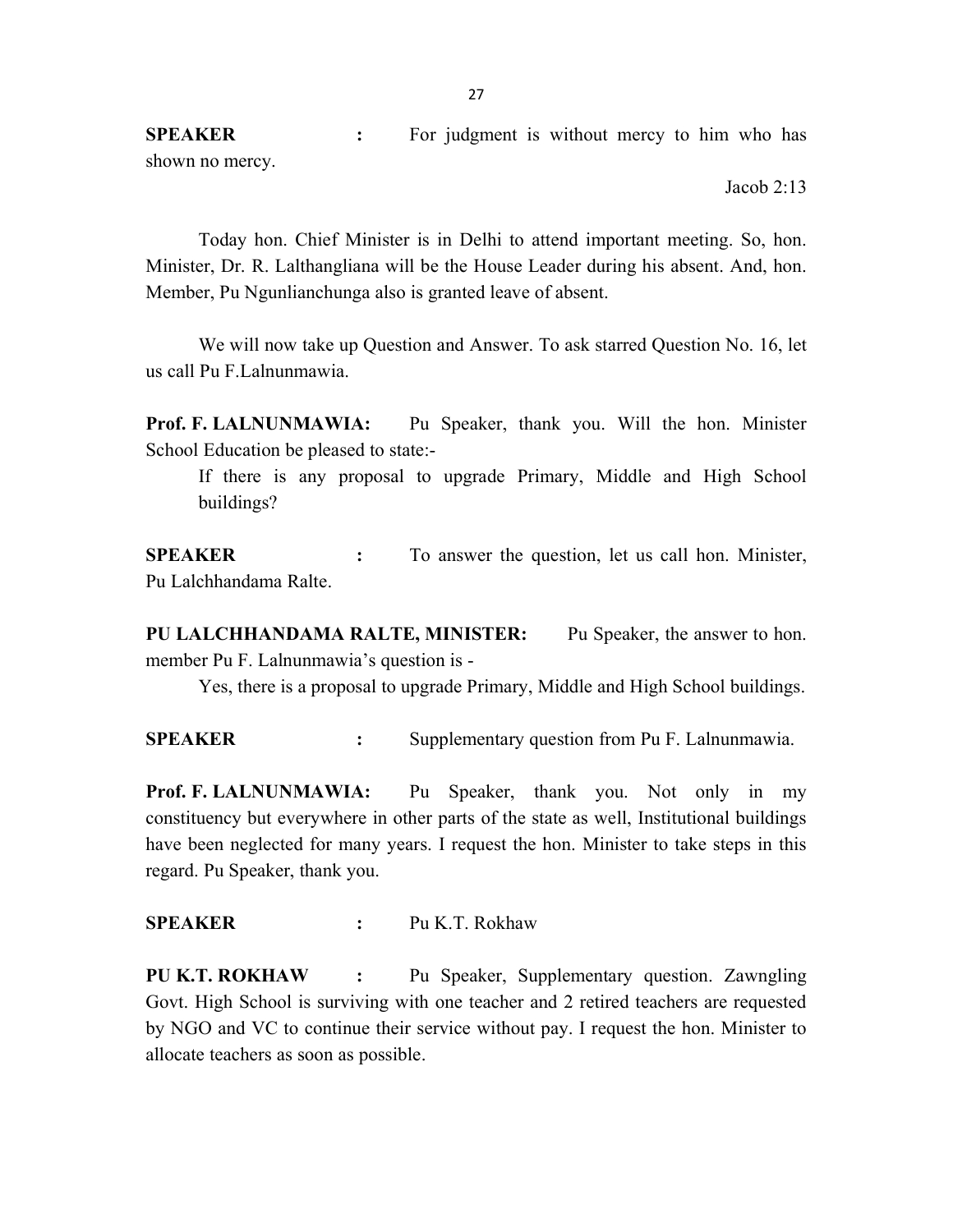SPEAKER : For information of the House, the designation of members like 'Doctor' and 'Professor' will be prefixed in their name from now on. Next is, Dr. Vanlaltanpuia.

Dr. VANLALTANPUIA : Pu Speaker, thank you. Pupil, teacher ratio is varied in different institution as there are institution with just one teacher. My question is, if there is any proposal to amalgamate some institutions. Plus, there are Schools their status which has been upgraded. So, if there is any proposal to convert such schools into a model school? Also, is there any proposal to have the likes of National Accreditation Council to make assessment of accreditation of the institution?

 Lastly, we have adopted the conventional system in our education. So, I would like to ask if we can adopt the job-oriented system. Thank you.

SPEAKER : To answer the questions, let us call the hon. Minister.

PU LALCHHANDAMA RALTE, MINISTER: Pu Speaker, to answer the question of the hon. Member, Pu KT Rokhaw, since model of conduct has barred posting and transfer, we are now in helpless. Some teachers of Zawngling Govt. High School are now retired and local arrangement cannot be conducted as well where as Siaha High School is facing the same problem. We have submitted proposal for 164 contract teachers; and if approved, we are expecting to solve these problems.

 Regarding amalgamation of schools as asked by Dr. Vanlaltanpuia, initiative has been made as few schools were amalgamated. As for model school, there is no such proposal. Regarding accreditation assessment, I personally am keen and the department thus set a programme for colleges and visited various districts which show satisfying result; we have discussed for the implementation of schools for the same as well. Pu Speaker, in regard to job vocational oriented, we have implemented as far as possible. Pu Speaker, thank you.

SPEAKER : To ask starred Question No. 17, let us call hon. Member, Pu Lalduhoma.

PU LALDUHOMA : Pu Speaker, will the hon. School Education Minister be please to state –

 If the govt. is aware that the Mizo language is not allowed to practice from Nursery? What is the opinion of the government in this regard?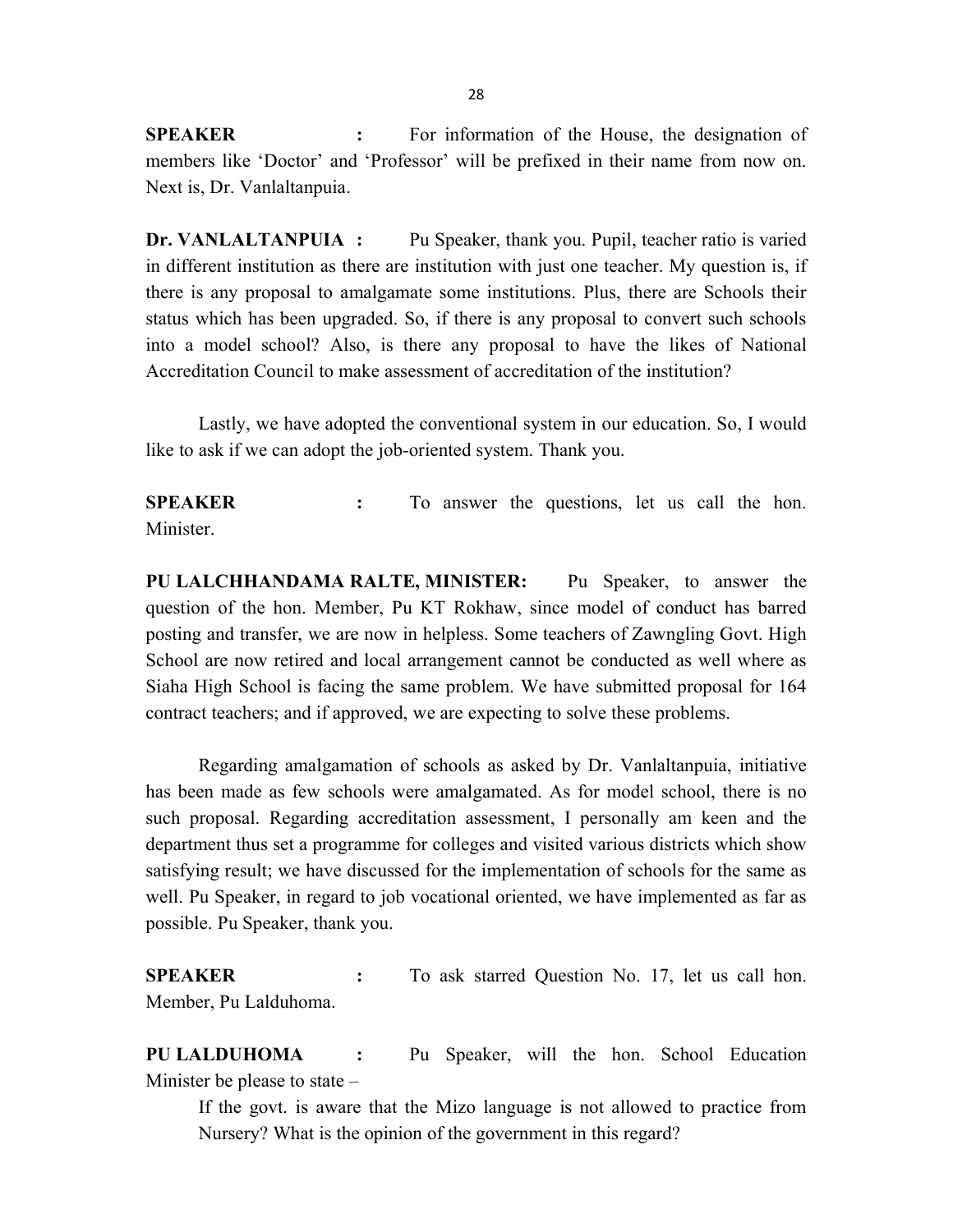SPEAKER : To answer the question, let us call hon. Minister, Pu Lalchhandama Ralte.

PU LALCHHANDAMA RALTE, MINISTER: Pu Speaker, my answer to the question of hon. member Pu Lalduhoma is as follow-

 The case of prohibiting usage of Mizo language at Nursery is unknown except in some Govt. schools which have been converted to English Medium School. We are waiting for the Govt. of India's policy.

SPEAKER : Supplementary question from Pu Lalduhoma.

PU LALDUHOMA : Pu Speaker, my question is, if there is any proposal to take up three languages formula which includes English, mother-tongue (Mizo) and Hindi?

SPEAKER : Pu Lalrintluanga Sailo.

**PU LALRINTLUANGA SAILO:** Pu Speaker, thank you. My question is  $-$  If the Minister is aware that there are 8 substitute teachers within DAMPA MLA constituency due to language barrier. I would like to ask if the hon. Minister could give a teacher who is able to teach Mizo in the said Chakma area.

SPEAKER : Dr. B.D. Chakma.

Dr B.D. CHAKMA : Pu Speaker, thank you. My first question is - If there is any proposal to reappoint Hindi teachers who have been terminated in previous ministry. Secondly, I have written to hon. Minister regarding a Mathematics teacher in Borapansuri who is applying for voluntary retirement. What is the present status? Pu Speaker, thank you.

SPEAKER : Let us now call hon. Minister, Pu Lalchhandama Ralte to answer the question

PU LALCHHANDAMA RALTE, MINISTER: Pu Speaker, the answer to hon. member Pu Lalduhoma's question is - English language is emphasized in any of the Private Institutions. Three languages formula is being applied and the result is yet to be seen. HR Ministry has issued a draft stage of Nation Education Policy, 2019.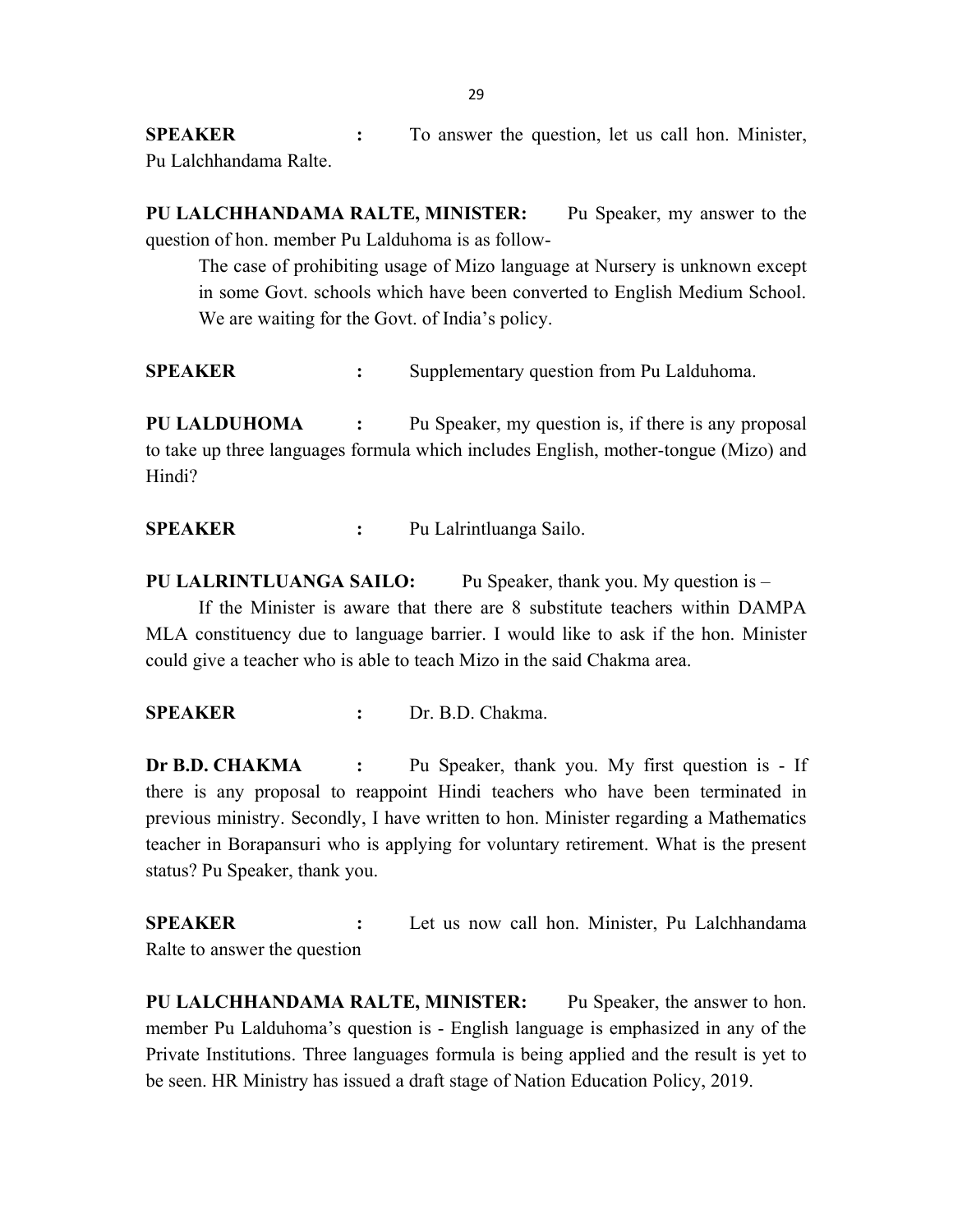In regard to what hon. member Pu Lalrintluanga Sailo has mentioned, I am not aware officially, but I have heard of the problem regarding communication barrier which compels to take substitute teachers. As for teacher to teach in Mizo, we will look into the matter.

Regarding the question of the hon. Member, Pu BD Chakma, the previous ministry terminated Hindi teachers due to expire of the policy of contract. As soon as the present ministry was formed, we came to learn that 40% of the strength of Hindi teachers was lost. Thus, hon. Chief Minister and the senior Minister, Dr. R. Lalthangliana approached HRD ministry. I have also written DO letter to HRD Minister in regard to this matter.

Regarding objection of the application submitted by Mathematics teacher for voluntary pension, the file has not reached my table as yet; I will remember when the said matter comes across. Thank you, Pu Speaker.

SPEAKER : We will move to next question. Let us call hon. Member, Pu KT Rokhaw to ask starred Question No. 18.

PU K.T. ROKHAW : Pu Speaker, starred Question No. 18 - Will the hon. GAD Minister be pleased to state –

Is it possible to replace SDO (Civil) of Tipa with SDO (Sadar)?

SPEAKER : We will now call hon. Minister, Dr. R. Lalthangliana to answer on behalf of the hon. Chief Minister who is on abroad.

Dr. R. LALTHANGLIANA, MINISTER: Pu Speaker, the post of SDO (Sadar) is at DC Office, Siaha where as SDO (Civil) post should be a sub-Division Office. At present, we have MCS Senior Grade Officer posted as SDO (Civil) Tipa.

SPEAKER : Supplementary question from Pu K.T. Rokhaw.

PU K.T. ROKHAW : Pu Speaker, Tipa sub-Division was declared in 1998. We have this status only for a year from 2002-2003 in which Pu LR Zawna, BDO Tipa was allotted a dual charge of SDO. So, I would like to ask if a separate SDO (Civil) be given for Tipa.

SPEAKER : Pu H. Biakzaua to ask Supplementary Question.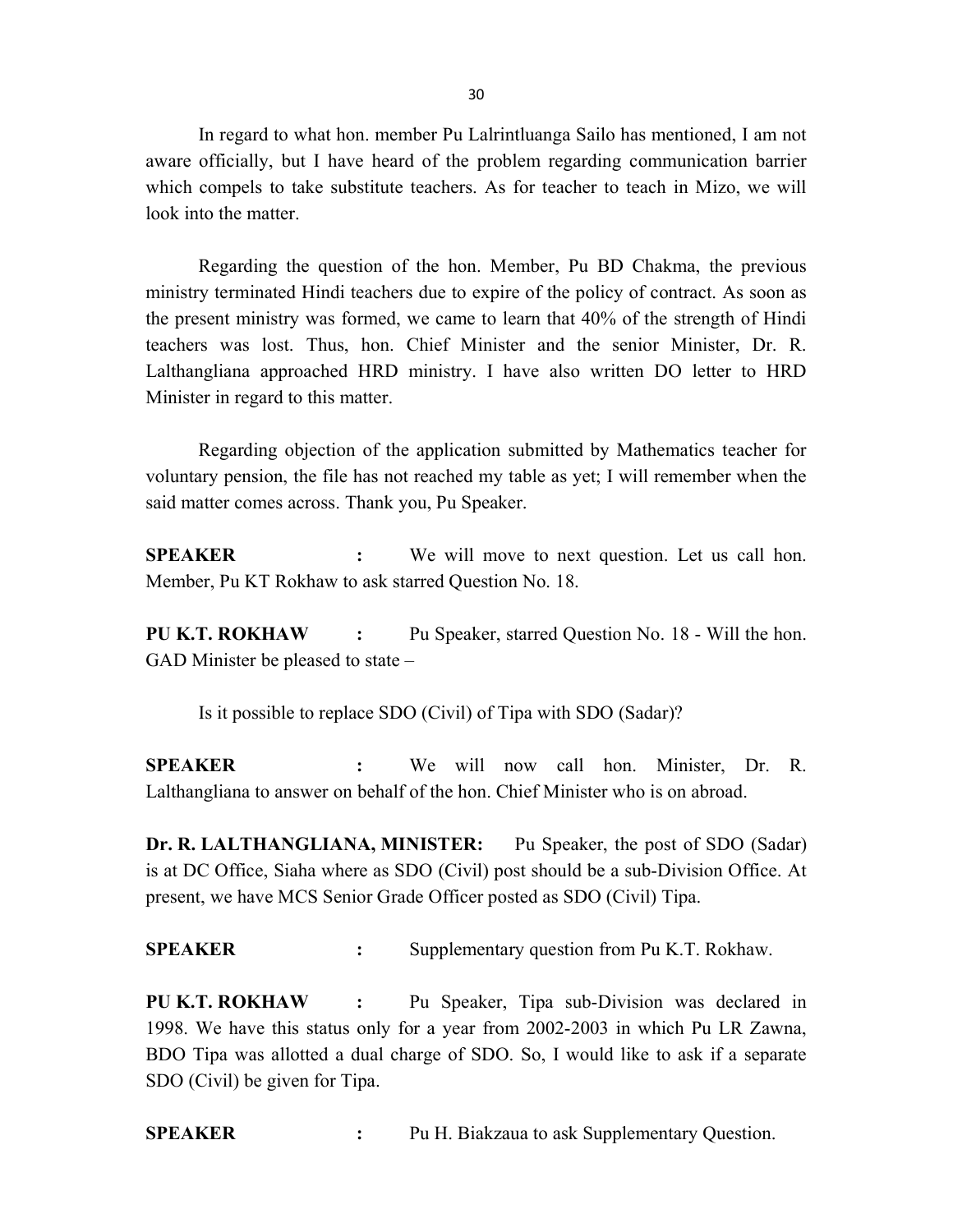PU H. BIAKZAUA : Pu Speaker, thank you. I would like to ask if SDO (Civil) could be posted at Sangau to relief the BDO who is taking a dual charge. It is the same case with Pu KT Rokhaw.

SPEAKER : It may be noted that it is our practice in the previous sessions that no supplementary question is taken if concerned Minister is absent. Next is Pu Zodintluanga.

PU ZODINTLUANGA RALTE: Pu Speaker, thank you. Even in the absence of the hon. Chief Minister, my question concerns matter which I believe the authorized Minister too has well knowledge of. That is –

 If the govt. has completed demarcation of the district boundaries; if not, what is the time bound for its completion?

SPEAKER : Let us now call hon. Minister Dr. R. Lalthangliana to answer whatever as he can answer.

Dr. R. LALTHANGLIANA, MINISTER: Pu Speaker, my answer to hon. Member Pu K.T. Rokhaw's question is, it is true that for BDO, it is inappropriate to take the work of SDO (Sadar) as dual charge. But, as we are aware, this is only the beginning of this new ministry and priority will be given in regard to this problem. My answer is the same to hon. Member, Pu Biakzaua.

As for the question of hon. Member, Pu Zodintluanga, no decision has yet been made in this regard. We going take up private member resolution on this subject and anything relating to this issue may be discussed.

PU ZODINTLUANGA RALTE: My question is regarding steps to be taken for the newly districts boundary. If no step is taken, then I understand.

Dr. R. LALTHANGLIANA, MINISTER: The govt. is taking steps toward demarcation of the district boundaries; however, I cannot make the specific details.

SPEAKER : To ask starred question No. 19, let us call Pu Vanlalhlana.

PU VANLALHLANA : Will the hon. School Education Minister be pleased to state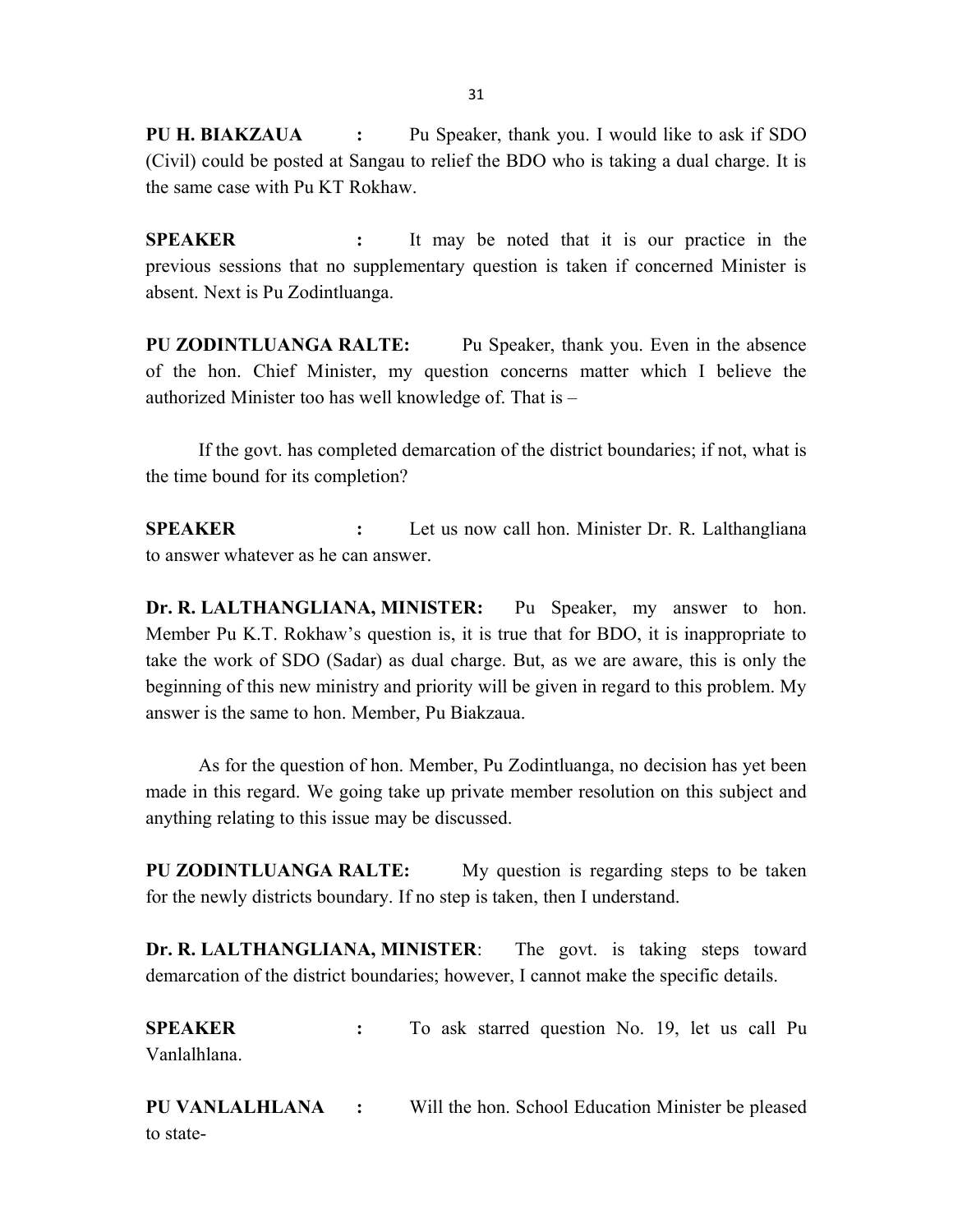Out of 946 Nos. teacher's appointment to be made, what is the percentage of reservation for PwD?

SPEAKER : Let us call hon. Minister, Pu Lalchhandama Ralte to answer the question.

PU LALCHHANDAMA RALTE, MINISTER: Pu Speaker, my answer is -4% is reserved for PwD.

SPEAKER : Let us call hon. Member, Pu H. Thangliana to ask supplementary question.

PU ANDREW H. THANGLIANA: Pu Speaker, thank you. My question is – If there is a route for teachers under RMSA and SSA integrated to apply for the said post of teacher and if there is a way to incorporate?

SPEAKER : Dr. ZR. Thiamsanga.

Dr. ZR. THIAMSANGA : Pu Speaker, thank you. The previous govt. has proclaimed provision of a world class education in Mizoram but majority of our School buildings have deteriorated during these ten years, as we are all aware. This new Ministry, by prioritizing improvement of our education system has taken initiative to appoint 946 Nos. of MR teachers. Pu Speaker, my question is, if it will be possible to make the appointment within this year.

SPEAKER : Pu C. Lalsawivunga.

PU C. LALSAWIVUNGA: Pu Speaker, thank you. In regard to appointment of new teachers, will the policy of prioritizing any local applicant be taken into consideration? I would also like to ask if mathematics subject teacher of Govt. High School, Bethlehem Vengthlang who has been attached to the office be placed back to his post.

SPEAKER : To answer the questions, let us call hon. Minister, Pu Lalchhandama Ralte.

PU LALCHHANDAMA RALTE, MINISTER: Pu Speaker, thank you. Answer to hon. Member Pu Andrew's question is, it will be an open advertisement without any reservation. Thus, there is no chance for SSA teachers for incorporation.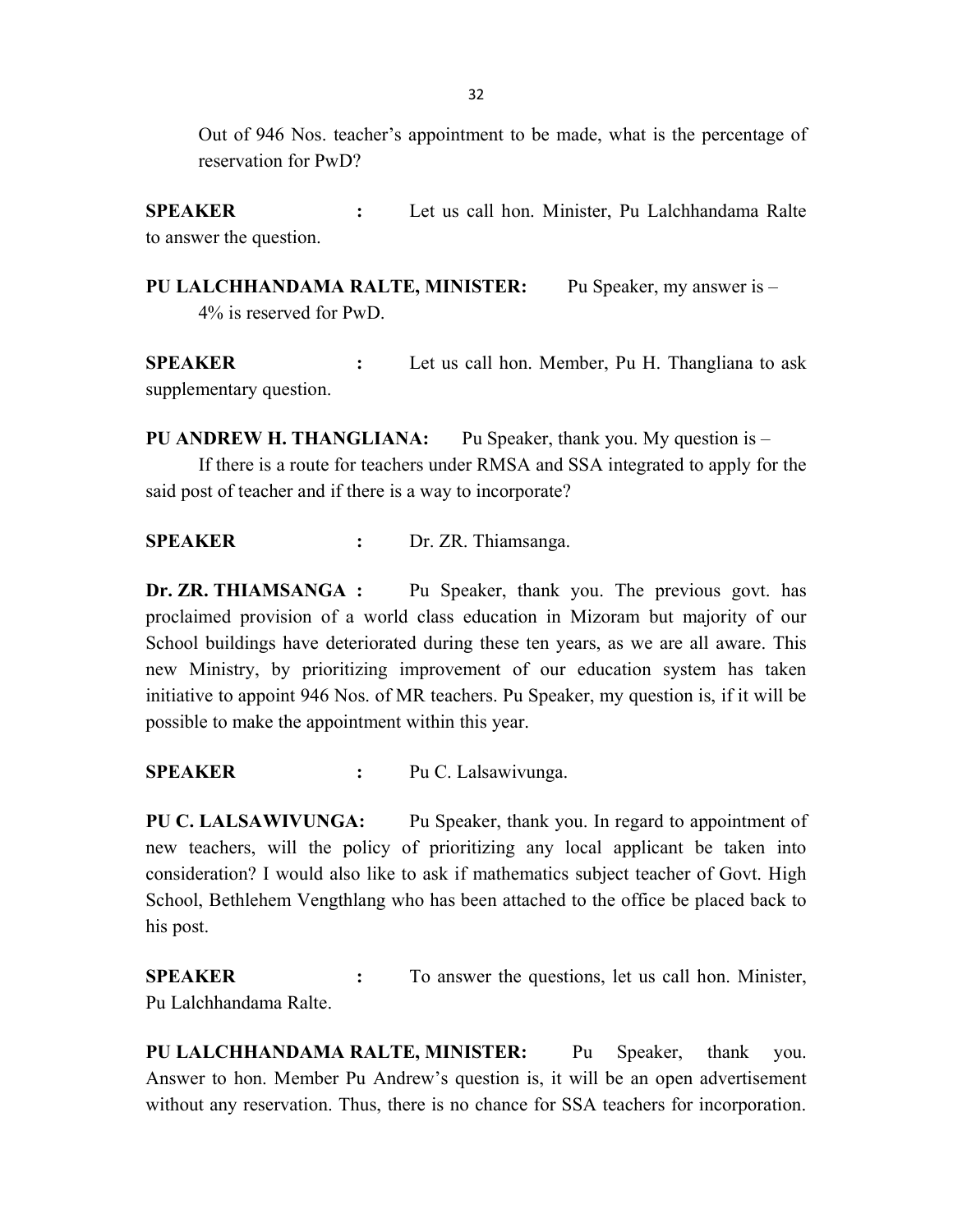Pu Speaker, the department is taking its steps to appoint these 946 Nos. of MR teachers within this year.

 In regard to selection of appointment, it will be centralized at Aizawl on district wise. There is a proposal for the applicants to make their choice of district.

 Regarding a mathematics teacher as mentioned by hon. Member, we will look into the matter.

**SPEAKER** : We will move on to the next starred Question. Let us call hon. Member, Pu Nihar Kanti Chakma to ask starred Question No. 20.

PU NIHAR KANTI CHAKMA: Pu Speaker, will the hon. School Education Minister be pleased to state-

- a) When Tlabung Higher Secondary School will be upgraded?
- b) If there is any proposal.

SPEAKER : To answer the question, let us call hon. Minister, Pu Lalchhandama Ralte.

PU LALCHHANDAMA RALTE, MINISTER: Pu Speaker, thank you. The answer the question of hon. Member, Pu Nihar Kanti Chakma,there is no proposal in condition to upgrade Tlabung Higher Secondary School.

SPEAKER : Supplementary question from Pu Nihar Kanti Chakma.

PU NIHAR KANTI CHAKMA: Pu Speaker, thank you. My constituency is educationally very backward; yet, the result of this school is 100%. Thus, I request the government even if up-gradation is impossible, to at least allocate lump sum grant fund for this school.

SPEAKER : Pu Dr. K. Pachhunga, Supplementary question.

Dr. K. PACHHUNGA : Pu Speaker, thank you. I would like to suggest having teachers' quality maintain policy and to preserve the Mizo Culture & Tradition and that activity should be conducted on such basis.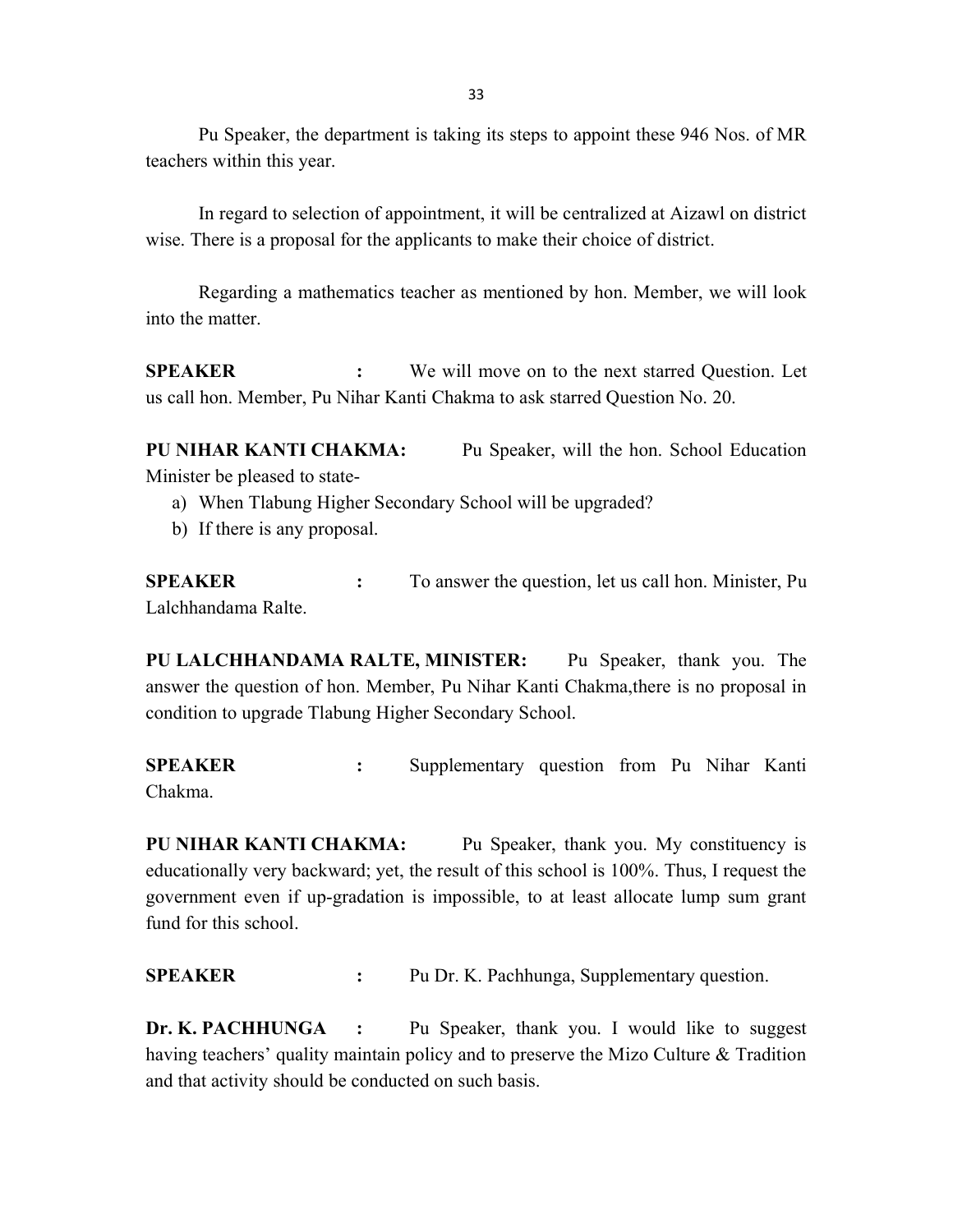34

 Secondly, most of the School buildings in rural area need improvement. Thus, I request the hon. Minister to take the step in this regard. And in regard to posting and transfer of teacher, there should be rules of restriction to any teachers not to move out of the same post before completion of three years. Thank you, Pu Speaker.

SPEAKER : Dr. Vanlalthlana.

Dr. VANLATHLANA : Pu Speaker, thank you. According to the study conducted by the National Achievement Survey, 2017, Class-III and below could score the average standard in the national level whereas Class-V and upwards are not, especially in mathematics. Is the government aware of this problem and what step is taken to tackle the problem?

I would also insist the hon. Minister to stop 'Hnam Run' list or district, block and unit list for the appointment of MR teachers.

SPEAKER : Let us now call hon. Member from South-II, Pu Lalchhuanthanga.

PU LALCHHUANTHANGA: Pu Speaker, thank you. It is learned that Sikulsen and Sikulpuikawn have been handed over to Synod. On what condition have it been handed over? Will the government continue to provide free text book and free education?

SPEAKER : To answer the question, let us call the hon. Minister.

PU LALCHHANDAMA RALTE, MINISTER: Pu Speaker, I thank the hon. Members on their interesting questions which concern education.

 First, on the question from hon. Member, Pu Nihar Kanti Chakma, Higher Secondary School in question has already been upgraded last year. As of lump sum grant, itis allocated to private school where as the next stage will be of adhoc. The amount of lump sums grant is increased from this year to 3 lakhs.

 Regarding suggestions made by Dr. K. Pachhunga, we have a discussion with the academic authority to include it in text books and programme, we will see to it. As for Transfer & Posting rules, it is kept in abeyance.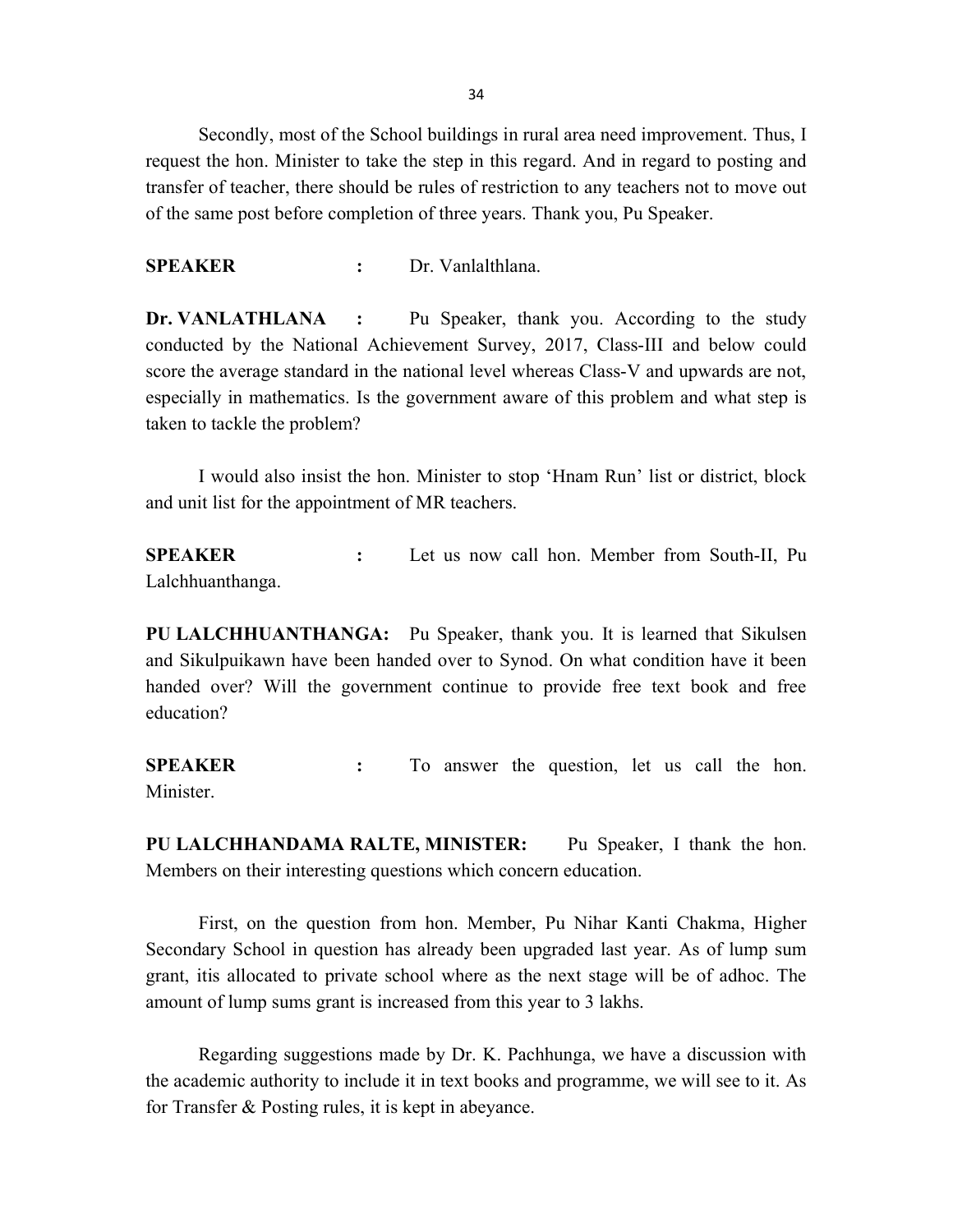As of the National Achievement Survey of India, as mentioned by Dr. Vanlalthlana, we have discussed the matter with teacher's association and the department officials and came up with a conclusion that CCE is the main reason. Therefore, it is decided that CCE modified form will be introduced with exam system which is the ongoing step being taken.

Coming to appointment of teachers, I would like to state that we are intending to conduct the proceedings as far as possible.

As of the question of hon. member from Aizawl South-II, Pu Lalchhuanthanga, the said it will be handed back to Mizoram Synod for the year 2020-2021, and service of teachers of such school will be taken care of by Govt. of Mizoram. Pu Speaker, thank you.

**SPEAKER** : We will move on to the next list of business which is Private Members Resolution from the final ballot. Today's resolution is - "We are grateful that this government is making an effective step in the implementation of three new districts i.e. Khawzawl, Saitual and Hnahthial District which was initiated by the previous MNF ministry but being neglected during the previous ministry of 10 years." Let us now call hon. Member, Pu C. Lalmuanpuia to move his resolution.

PU C. LALMUANPUIA : Pu Speaker, thank you. The decision to divide Mizoram into various districts came into existence since 1996. The GAD Secretary, Pu Vanhela Pachuau then submitted the following proposals to Council of Ministers.

There were dual opinions regarding separation of Aizawl District such as 3 divisions and 4 divisions which as per the government are flag A and B. Flag-A comprises Aizawl, Mamit and Khawzawl with Aizawl as the district headquarters and Flag-B comprises Lengpui, Saitual and Aizawl, with Aizawl as the district headquarters. This proposal from GAD Secretary was considered satisfactory from administrative point of view. There was another proposal by Lalbiakthanga (IAS rtd) to divide Aizawl District into four such as Aizawl, Kolasib, Champhai and Thenzawl, with Thenzawl as the district headquarters. However, this proposal leaked out before it came into being, thus was withdrawn by the hon. Chief Minister and even wrote in the note sheet that "Even before some Ministers could see the proposal being circulated for their opinions, some irresponsible Ministers indulged the proposal to the people. It was quite possible that some Minister may not agree to the proposal and may even want to do verbally. Therefore, the final decision is issued as early as convenient". After this incident of one year, under the Chief Secretary, Pu Lalfakzuala and seven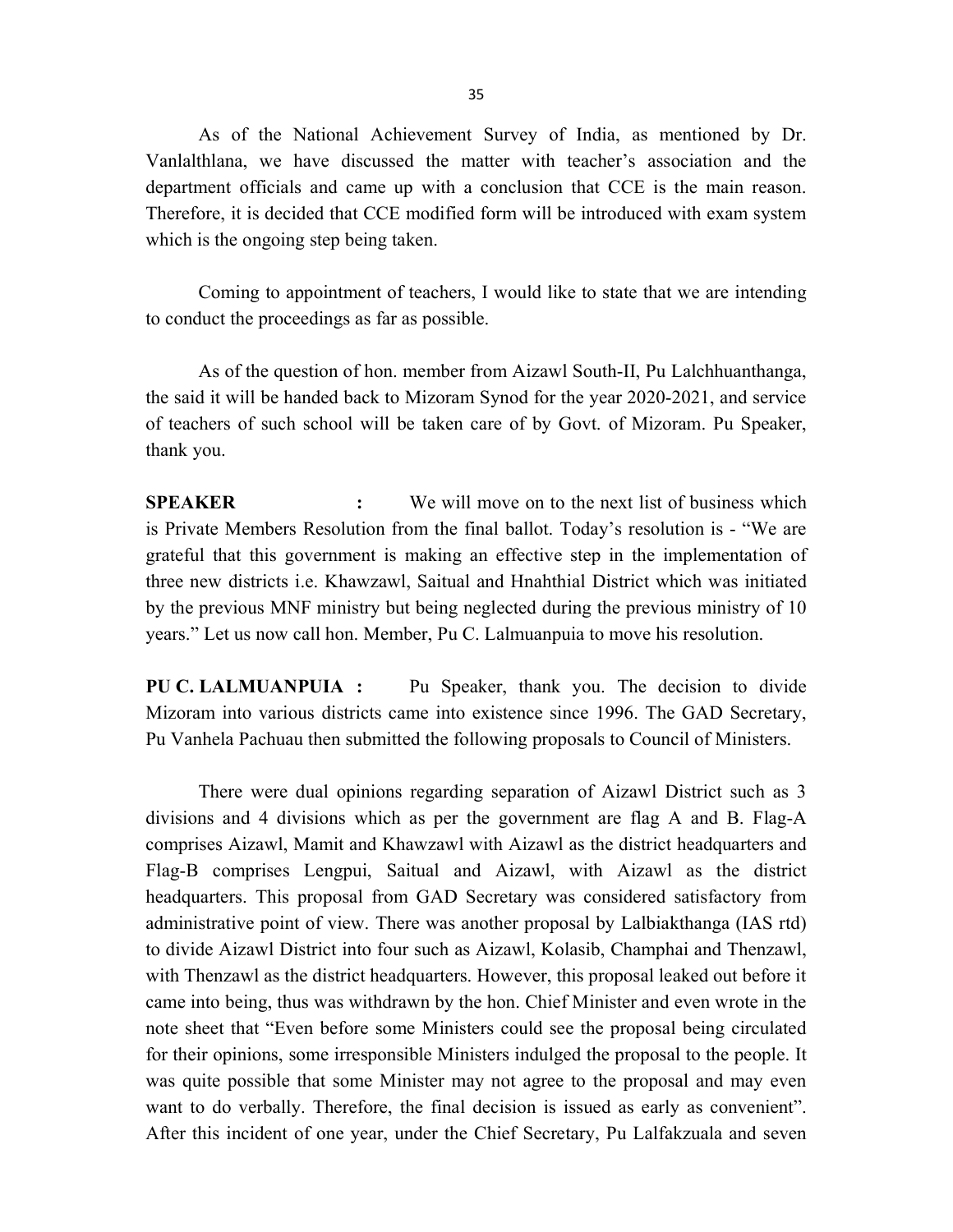Govt. officials held a meeting to divide Aizawl District the result that led some people rejoicing while to some as of Khawzawl were left in anger.

 As time passes, the Committee of the Chief Secretary and the officials received various reactions as damaging the government's assets within Khawzawl. The damages as shown in the note sheet 2 are:  $-$  The building of PWD, P&E, PHE, Soil & Water Conservation, BDO Office, Horticulture building, Dispensary of AH&Vety and Forest Range Office. This damages report is submitted to the Chief Minister by the Chief Secretary. In order to have an efficient administration, Govt. Notification was released on 11<sup>th</sup> March, 1998 dividing Aizawl District into three zones such as Aizawl District, Aizawl East District and Aizawl West District. Whereas Aizawl is headquarters of Aizawl District, Champhai is Aizawl East District and Mamit is Aizawl West District. Besides, the government released another notification stating that Aizawl is divided into three districts along with Chhimtuipui district which is divided into two which means we have eight districts in total.

The new government under the leadership of our Chief Minister, Pu Zoramthanga changes the name of these new districts. As these new districts came into being, unrest evolves among the people in other areas demanding a separate district such as Hnahthial, Khawzawl and Saitual. The new government then fulfilled their demands. During the previous term of Pu Lal Thanhawla's ministry, no step was taken to implement these new districts. As the new government under Pu Zoramthanga came into being, these three districts were implemented and put to function. Pu Speaker, we are thankful that after being neglected for ten years, we now have these districts. Thank you.

SPEAKER : Now, that resolution is moved. Let us begin the discussion. What will be out time line? There are different suggestions. Let each member to have 10 minutes. Now we will begin the discussion and invite Dr. Z.R. Thiamsanga.

Dr. ZR. THIAMSANGA : Pu Speaker, thank you. I am thankful that today we have a resolution concerning the three new districts which were neglected for ten years and now will be implemented by this government. We all know that Mizoram is a hilly area where communication is not at its best. Therefore, it is welcoming to know that we are going to have eleven districts including the three new districts. If we look into our neighboring States, many districts are there despite the areas and population. It is heartening to know that after being neglected by the previous ministry for ten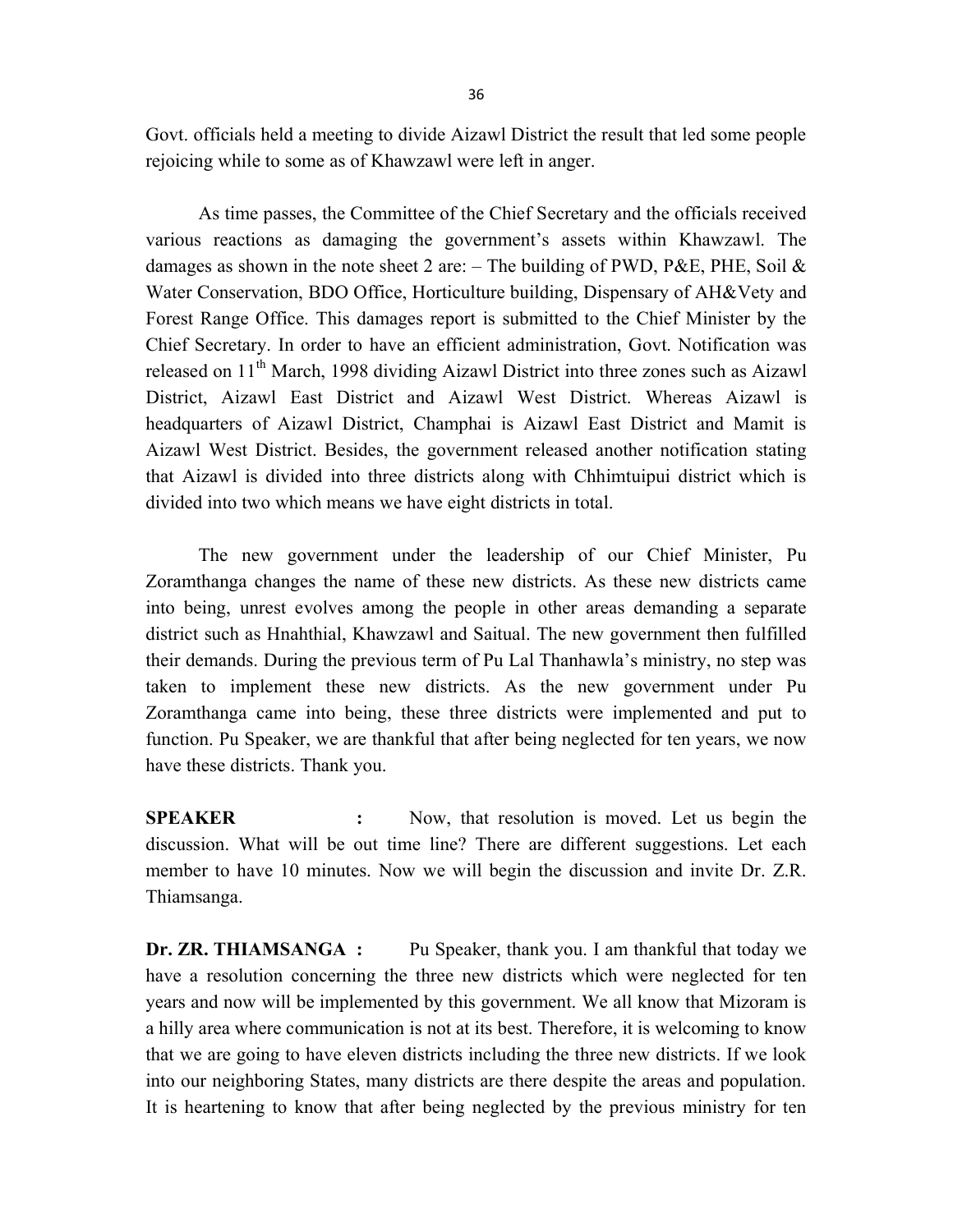years, this ministry, knowing the limited time they came into power is going to implement three new districts to fully function.

 Being fully functional districts, there will be funds going towards them from the Central. Besides, the need of the people will be met by opening District Hospital which will automatically affect improvement of Healthcare System. Likewise, in education, agriculture and in power, there will be new development to be seen. It will also relieve their travelling expenses. The people spend a great amount of their money and time for conveyances as they need to call upon many offices in Aizawl. It is a blessing for them to have a new district where they can settle their demand locally. Pu Speaker, I think it is very welcoming.

SPEAKER : Now, we will invite hon. member, Pu KT Rokhaw.

PU K.T. ROKHAW : Pu Speaker, thank you for giving me time to participate in the discussion. I am happy for the people of the new districts and am anticipating for them to demarcate the district boundary. I supposed that demarcation has already been made when the announcement was made. At the same time, it is grateful that arrangement has been made for Deputy Commissioner Office of such newly districts. The question is how they will function without a clear-cut boundary line being made.

When five newly districts were implemented back in 1998, all the boundaries were set before hand. As of these new districts, it is unknown which MLA constituencies a particular district will cover. As we discuss this resolution, I keep in mind of Darlawn which is also in demand of a new district. I opine they also deserve one as it is a long way from Aizawl. So, ifit is claimed the neighboring as having numbers of districts, why not give Darlawn a district as well. Pu Speaker, thank you.

SPEAKER : The hon. Member, Pu Lalrintluanga Sailo.

PU LALRINTLUANGA SAILO: Pu Speaker, thank you. Today, I want to convey my thanks to hon. member, Pu C. Lalmuanpuia for moving this resolution. I am grateful for the people of the three newly districts which will soon be opened. The hon. member has pointed out the boundary which has not yet been finalized. It may be noted that some developments are being taken up already. Even in my constituency, five Village Councils remain in function without having clear boundary for 20 years. Therefore, the boundary issue should not cause problem for opening of a new district.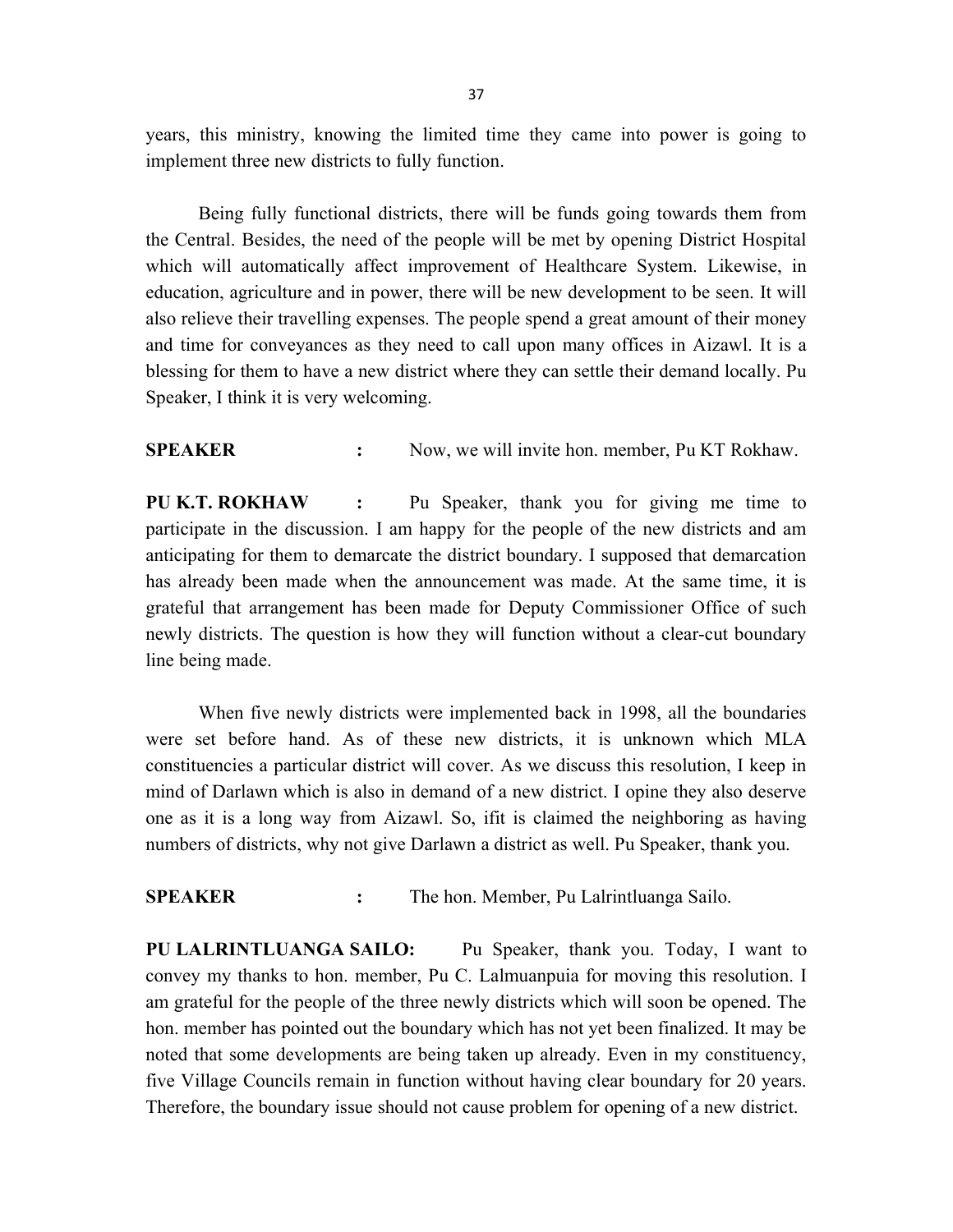Pu Speaker, I am thankful that under the leadership of Pu Zoramthanga, step is taken to implement new districts of Khawzawl, Hnahthial and Saitual. Likewise, in 2008, the Govt. under Pu Zoramthanga as Chief Minister declared three new districts which received much criticism as well as praises; it completely changed the political scenario of our state at that time. As the hon. member Dr. Thiamsanga has said, considering our neighbouring State like Arunachal with a population of 13.8 lakh as per 2011census with 25 Districts and 99 Nos. Rural Development Block, ours is much less. So, to narrow down the communication gap between urban and rural areas, I opine having more districts is a must. I find myself fortunate enough to follow a great leader with great vision as every political party function as directed by its leader. Thus, we are fortunate to have such a great leader.

Pu Speaker, I attended the launching of PAHOSS at Vanapa Hall yesterday the scheme with an objective to alleviate our traffic problem. Likewise, implementation of these three districts also concern for reduction traffic jam within Aizawl and other major townships. As I express my appreciation to our House Leader for the new districts, I convey my regards to the people in the three Districts as well. Thank you.

#### SPEAKER : Let us invite the hon. Member, Pu L. Thangmawia.

PU L. THANGMAWIA : Pu Speaker, thank you. I am thankful that the hon. Member from Aizawl North-III, Pu C. Lalmuanpuia has moved the resolution regarding the implementation of three Districts such as Khawzawl, Saitual and Hnahthial which had been neglected for 10 years. I hope that members from the opposition bench will also be thankful and support us in passing this resolution.

 It is reassuring to see the wording 'take the step strongly' instead of merely stating 'take the step'. I am sure the concerned people will be mostly grateful for this resolution. This ministry takes immediate step for the implementation of the new districts from early stage where as implementation of new districts in the previous ministry in 1998 was in name only. Nothing was provided where as this ministry immediately posted a Deputy Commissioner in each newly declared Districts. As known to us all, in 2008, new districts such as Hnahthial, Saitual and Khawzawl were declared by the MNF ministry but were neglected for a decade by the next ministry for ten years. My question is if the previous ministry during its 10 years term takes any step to clear up the boundary issue of such new districts. As for this new ministry, it's been only six months since it holds the power and is too soon to take up boundary issue. So, let us hope it is done within another six months.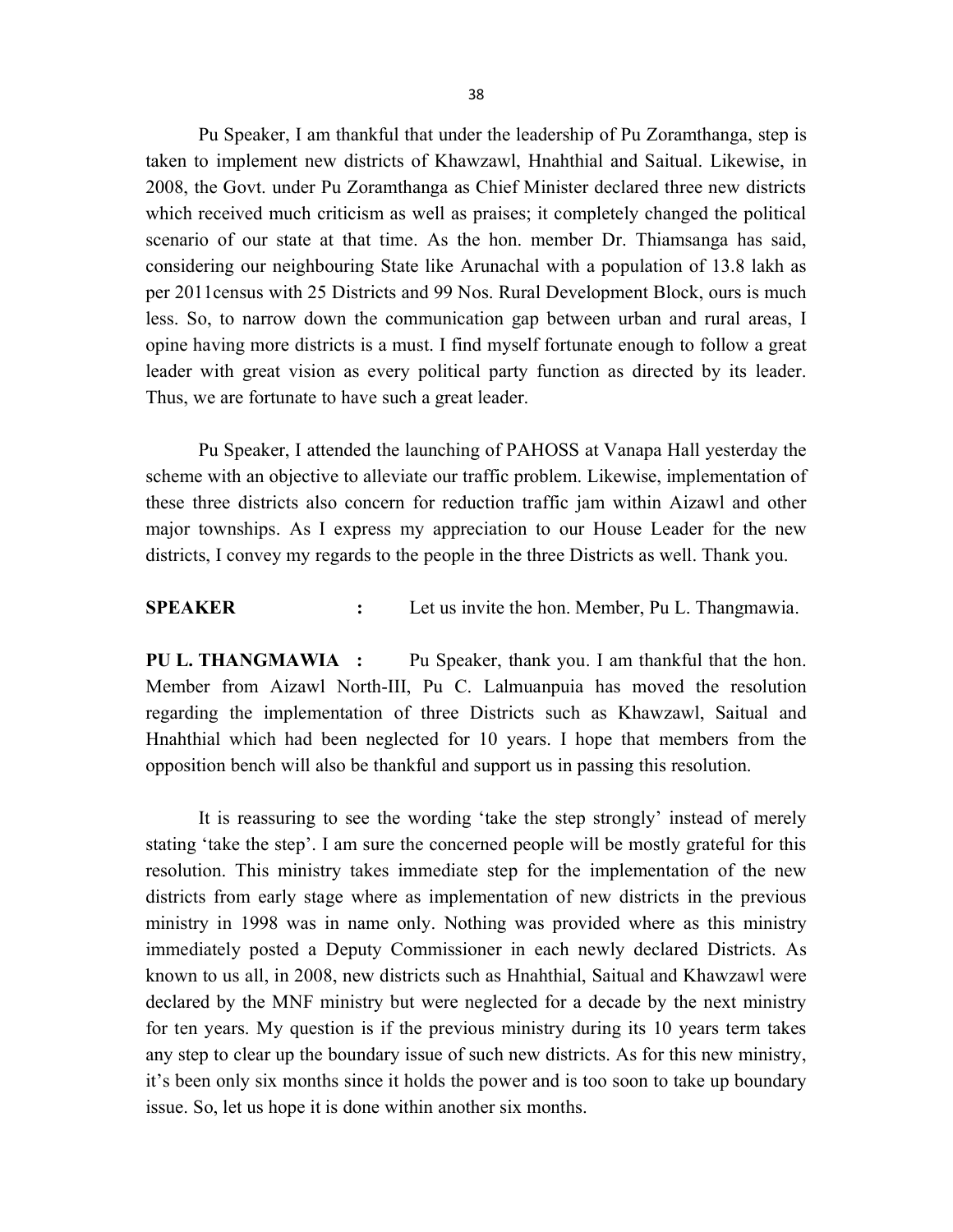If we consider the consequence of declaration of 5 newly districts, we have learned that the people chose the party they believe to be able to fulfill their demand. Thus, it will be much welcoming for them to see their demands being achieved in the new ministry. As of the criteria of setting up a new district, total number of populations is not an issue. As we have learned, Dibang District of Arunachal is a population of only 7849 where as one district of Maharashtra is with a population of 1.11 crore. Thus, there is no harm in setting up more districts as demanded. Likewise, the existing RD Block in our state is less than our neighbouring States. (Dy. Speaker at the Chair.)

 I appreciate step taken up for Deputy Commissioner of the newly districts where as site verification is in progress for posting of SP. Let us hope that we will have more and more districts in the future. As for these new districts, the concerned people are backing up any initiative of the government so that their districts are functioning accordingly.

 Lastly, Pu Deputy Speaker, as I express my support to this motion, I appeal to all members of the opposition to vote for the same with us. Thank you.

DEPUTY SPEAKER : 13 minutes remains and let us invite Pu Vanlalhlana.

PU VANLALHLANA : Pu Deputy Speaker, thank you. I think this resolution is quite appreciative. Yet, I think it is necessary for the government to demarcate the boundary of such new districts as soon as possible.

 During UT, we were having three districts namely Aizawl, Lunglei and Chhimtuipui and the government follows the same pattern as we become a State. Then, 2 new districts were born and we have five districts in total. Considering the neighbouring States, it would not be wrong to have more districts. The demand of a new district for Saitual, Khawzawl and Hnahthial has a long story which takes many efforts and the demand for it was intensive before notification of 2008.In the present case, I opine the government needs to stand in its commitment made to the people in finalizing the boundary. There are many roads to construct so as put such districts into function accordingly. Thus, enough funds should be put. Most of all, it is important for the government to make clear demarcation of the boundary of such districts. Thank you.

**DEPUTY SPEAKER :** Next is Pu VL Zaithanzama.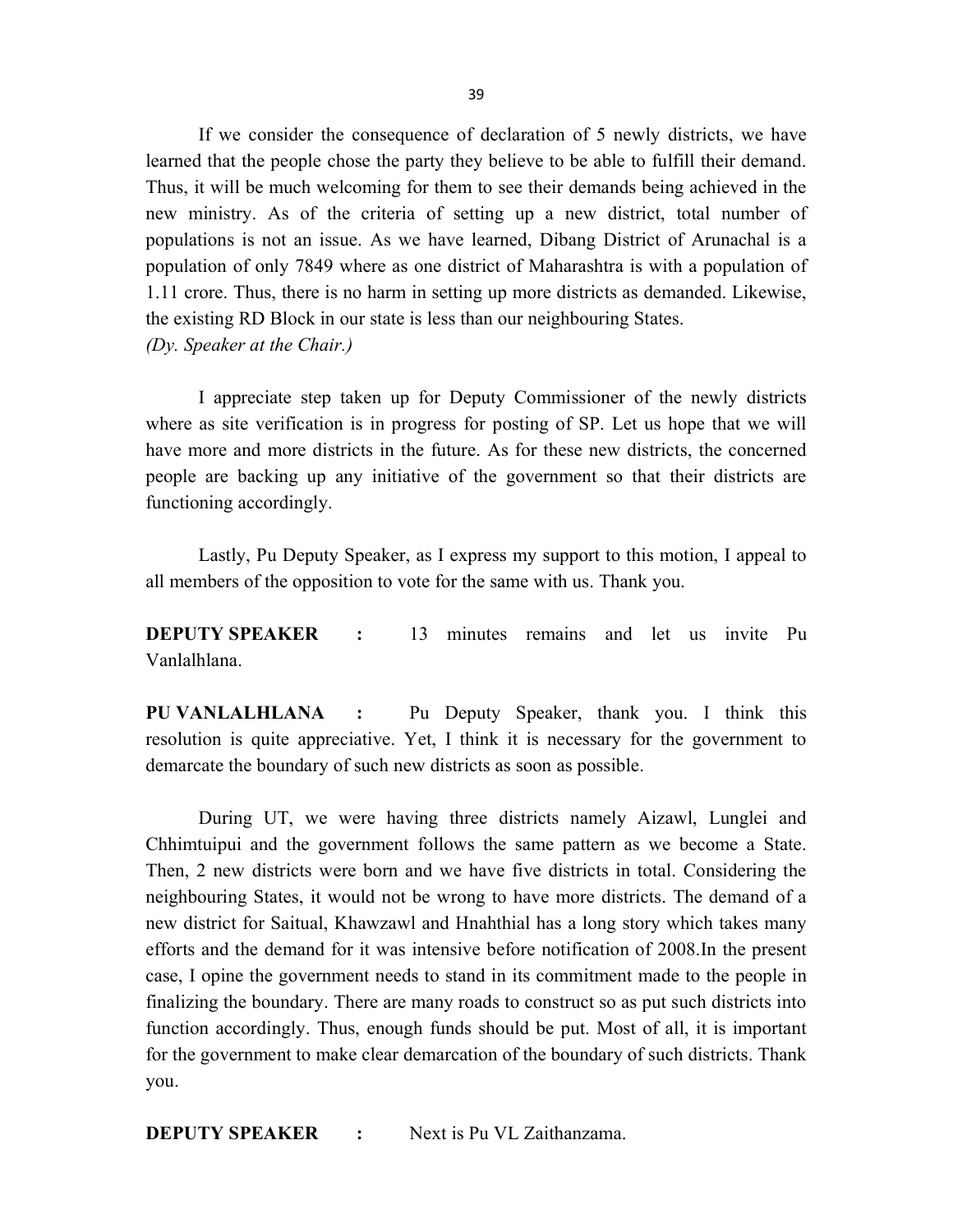PU VL. ZAITHANZAMA: Pu Deputy Speaker, I, first of all congratulate the people of three new districts for this achievement yet regretted for waiting so long. Pu Speaker, what concern me is the names we have given to our new districts. Most of the names of MLA constituency are changed by the names of our rivers and mountains instead of its concerned villages or township. I suggest for the future to give only name of the concerned village/township if we ever have more new districts and if possible, to change the existing name as suggested. Thank you.

## **DEPUTY SPEAKER** : Let us invite Pu Biakzaua.

PU H. BIAKZAUA : Pu Deputy Speaker, today I am very thankful for the opportunity to discuss this important resolution. I thank Pu C. Lalmuanpuia for moving this resolution. This government though newly formed has laid down various development works to its credit. I applaud for the aims and objectives which have been defined clearly. It is clear that more districts meanless problem for the concerned people and less district gives more problems. As a representative of the people, we the members have to ensure the welfare and future of our people. For example, in order to deliver the monthly ration supply, one needs to travel a long distance. Thus, it is obvious that communication will be easier with the opening of more districts and the same with administration. It will be of a great benefit for the people in all walks of life. I support this resolution as I opine it is one deserving credit. Thank you.

### DEPUTY SPEAKER : Prof. F. Lalnunmawia.

**Prof. F. LALNUNMAWIA:** Pu Deputy Speaker, I first of all have to praise the mover for his work ethics and beliefs. The concern people struggle and fight with all efforts to achieve a new district. As such, we have many reasons to be thankful to the hon. Chief Minister and the government. I congratulate the hon. Ministers and members from Hnahthial and Saitual constituency especially to Pu R. Lalzirliana knowing what he has fights for the people which is now becoming reality. At the same time, I congratulate the people of Hnahthial for achieving their demand. Pu Dy. Speaker, a new district means decentralization of power and functions; power of administration will be divided and communication gap will become narrower; transportation will be easier and travelling expenses will decrease. I believe the people of Mizoram and this House is happy for this achievement. So, I support to pass the resolution. Pu Deputy Speaker, thank you.

DEPUTY SPEAKER : Now, Pu H. Lalzirliana.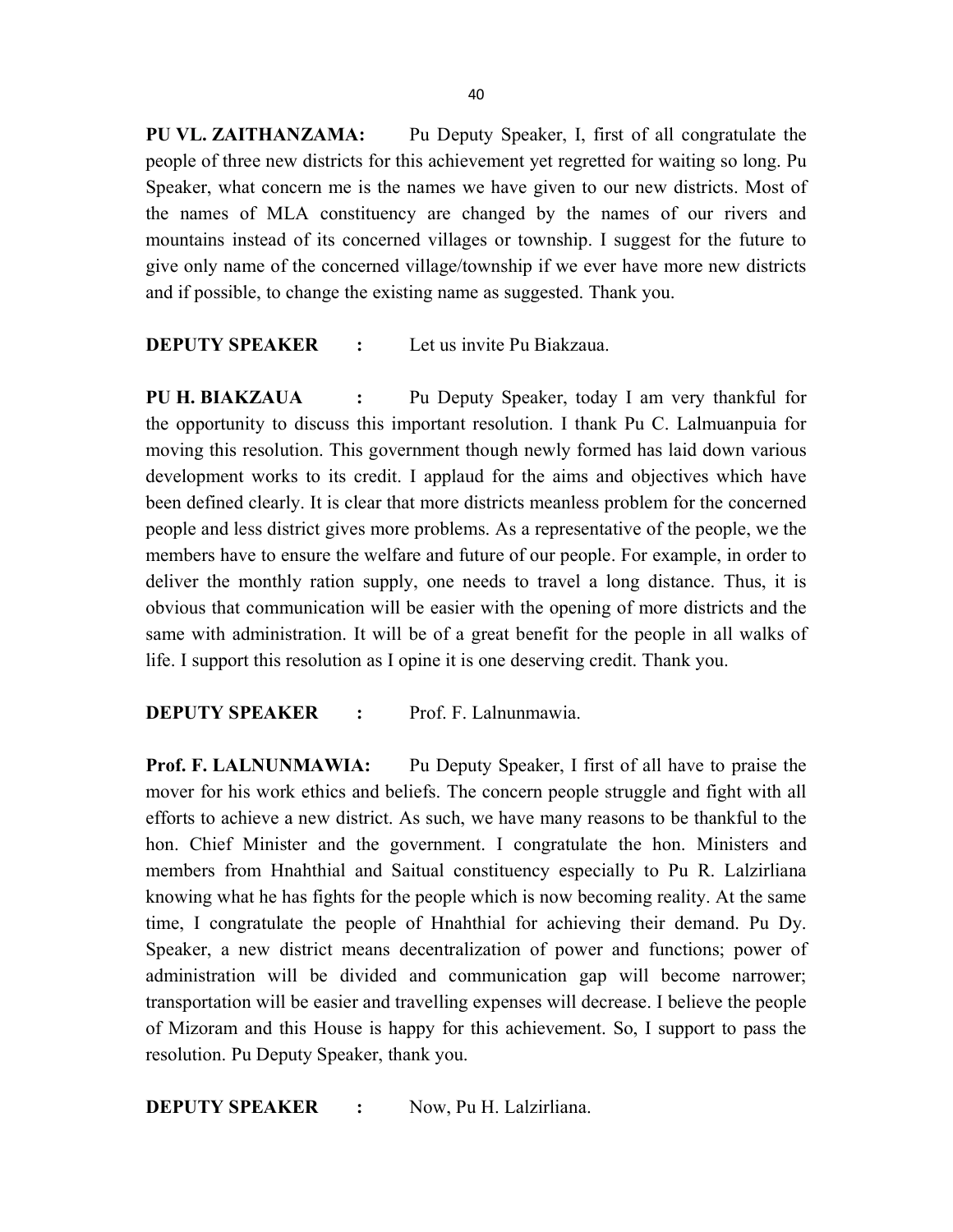Er. H. LALZIRLIANA : Pu Deputy Speaker, thank you, and I give my support to this resolution. In this generation of IT, the world becomes a global village even for USA to Tongkolong. Having new districts has it merits and demerits. To discuss its merits, it will narrow down the gap between the rural and urban community relating to economic and political condition. Particularly in politics, decentralization of power will improve our system of administration providing with a better government and systematic administration. I do not think it is necessary for us to worry on the boundary issue as of now; before that, we need to globalize our mindset first. In Mizoram, we are fortunate that the living standard of the people in rural and urban areas is not much different. Therefore, we need globalize our mind set and believe in our leaders to deal with demarcation of our district boundary. I congratulate concerned members and the people of new districts. And, I give my support to this resolution. Thank you.

DEPUTY SPEAKER : We have 6 minutes more. Let us invite Pu Lawmawma.

PU LAWMAWMA TOCHHAWNG: Pu Deputy Speaker, I am thankful to the government for implementing three new districts such as Saitual, Hnahthial and Khawzawl after long delay of ten years. We should be thankful as it is the result of intensive efforts of our Chief Minister, House Leader, Pu Zoramthanga; he truly deserves credit for the achievement. Unlike five districts in the previous ministry which were left unattended even after implemented, these are equipped with funds and materials from the beginning. The policy of decentralization of power propagated by the MNF can now be seen in practical which is truly appreciated.

#### 2:00 PM

**DEPUTY SPEAKER** : To continue from where we have left of, let us hear from hon. Minister Pu R. Lalzirliana.

PU R. LALZIRLIANA, MINISTER: Pu Deputy Speaker, I am very thankful today for the resolution of a private member, Pu C. Lalmuanpuiain regards to three new districts such as Hnahthial, Khawzawl and Saitual. During the ministry of Congress Party, the implementation had been ignored despite all the works we had done to achieve the goal; I must say that I personally did all I could to make it happen. Fortunately, in this MNF ministry, we can finally have three more new districts and I am truly grateful to the officials and I even consider this as my greatest achievement as a politician.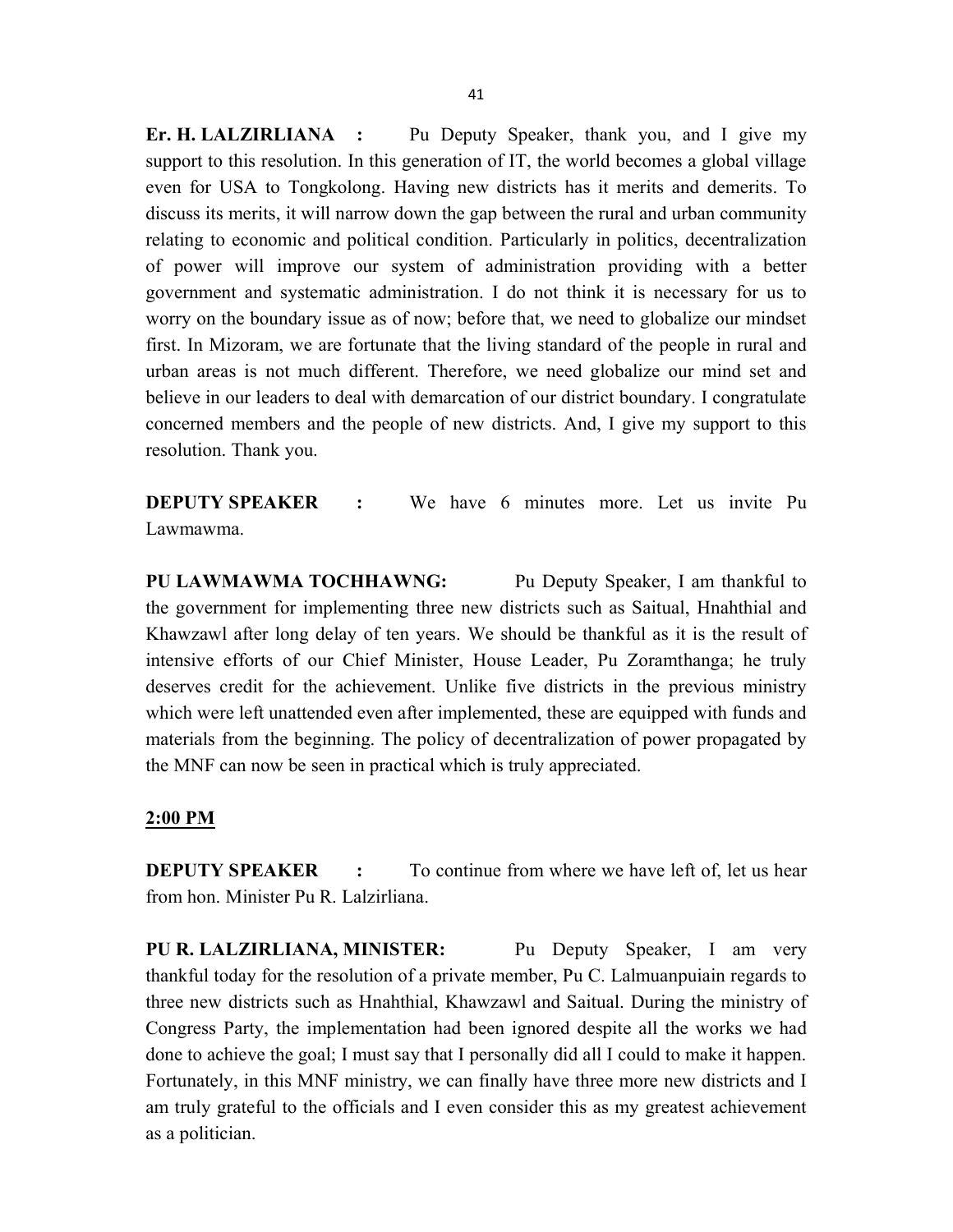Implementation of new district is a very important step for over all development of the state. If Aizawl district alone grows, there would be no point in having rural development as our manifesto. We should widen our horizon so as to grow, evolve and progress. For instance, the hon. Minister of Education mentioned about district-wise job recruitment. In such cases, rural people too have the same opportunity. The govt. of India has even introduced Act East Policy which focuses on the eastern region. With all that being said, I give my support to this resolution. Thank you.

**DEPUTY SPEAKER** : Let us now hear from Pu Zothantluanga of Aizawl West-I constituency.

PU ZOTHANTLUANGA: Pu Deputy Speaker, before getting into the resolution, I, with your permission has to convey my sincere gratitude to the people of Aizawl West-I for giving me this opportunity. Several admirable people have taken care of this constituency and there have been so many worth-remembering projects especially under the ex-MLA, Pu K. Sangthuama. I feel honour to walk in the footstep of my predecessors.

 To make a quick mention, the Mizoram University though located within my constituency has not enough of feeders' College or Higher Secondary School. I am grateful that we have heard about the vision and future of our education system and its significance. In this connection, we have to keep in mind that youth today hardly have things in which to focus their time and energy. Thus, many ended up under the influence of drugs for lack of job opportunity. The people of Rangvamual and Phunchawng need special attention in this regard and uplifting their economic status thus is important. The best remedy is improvement of our education system and healthcare scheme for development is bound to stop without these two.

 With that being said, I am very pleased to hear the implementation of the three districts. The implementation had been delayed for ten long years and I can only imagine the frustration of the people in these three districts. Thanks to the effort of the hon. CM, several districts will begin to see the benefits of decentralization of power. With that note, I give my support to this resolution. Thank you.

**DEPUTY SPEAKER** : As it is the first time that he delivers a speech in this house I am lenient to Pu Zothantluanga by giving him more time. Now, let us invite Pu Lalrindika Ralte.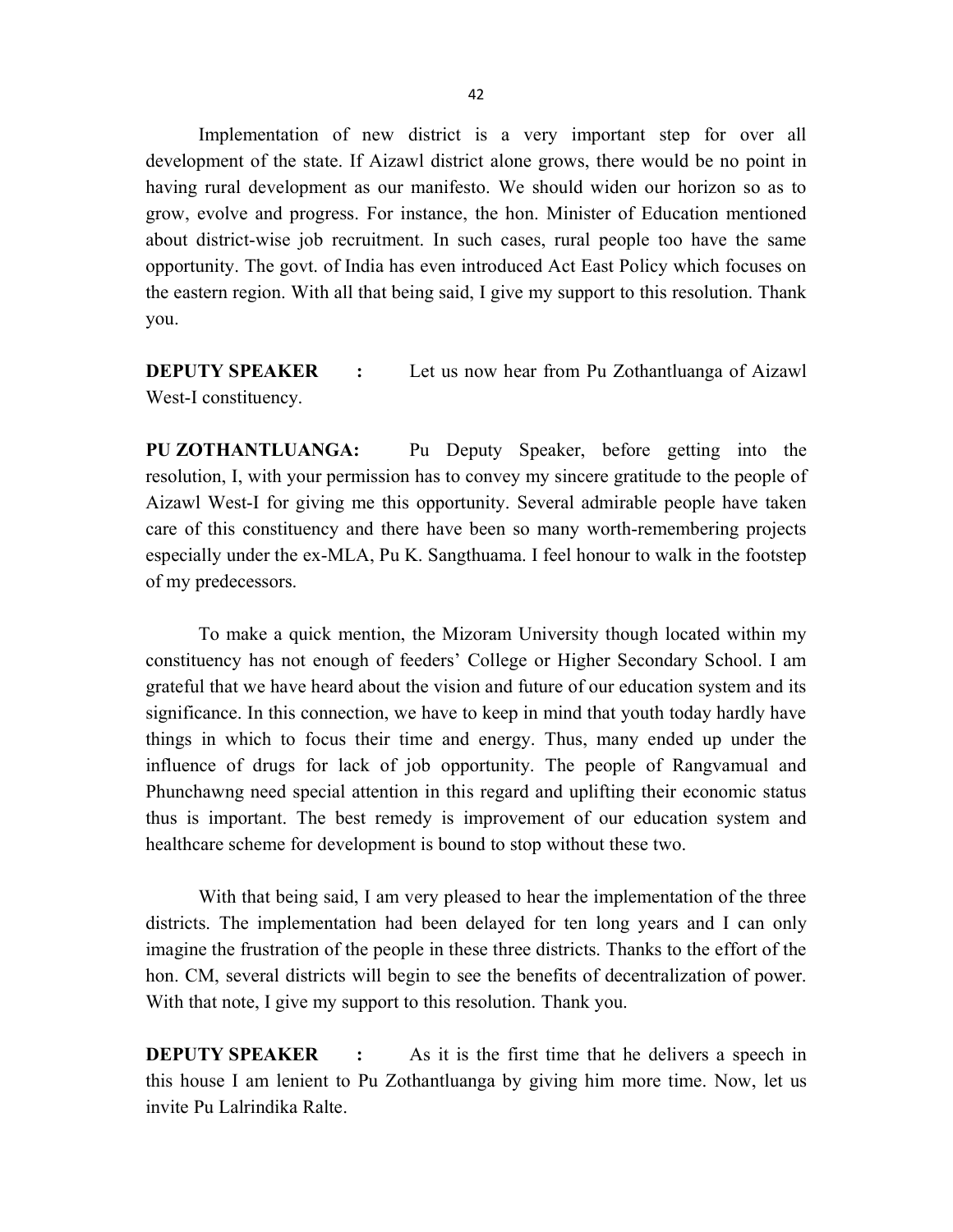PU LALRINDIKA RALTE: Pu Deputy Speaker, it is unlikely that any of us will oppose this resolution, but at the same time, the most important question on this issue is whether or not this implementation should be the first step taken for the development of the state and its people.

As a democratic nation, we will continuously need the support from the masses but we should be careful not to step outside our boundary and misuse the authority for the benefit of certain political party.

Lastly, I am truly happy for the concern officials. Thank you.

**DEPUTY SPEAKER :** Next is, Pu Lalchhuanthanga.

PU LALCHHUANTHANGA: Pu Deputy Speaker, thank you. Regarding this resolution, what we have listened so far are of expression of our gratitude but as for me, I have nothing much to appreciate as I find this resolution miss the goal. I therefore find it to be more appropriate if we call it 'a new district hqrs.' As we applaud for the three new districts, there are many in the same districts who are frustrated with this decision. It is therefore wise for the members not to mention much of our appreciation in this House. If such is the situation, it may be more appropriate for the government to also fulfil the demand for district hqrs. by the neighbouring towns by giving them a separate district and the new district hqrs. will then be in line in this particular zone.

**DEPUTY SPEAKER** : Let us invite Pu Lalrinsanga Ralte.

PU LALRINSANGA RALTE: Pu Deputy Speaker, I am truly gratified with the resolution of Pu C. Lalmuanpuia of Aizawl North-III constituency. We are all aware of how long this issue had been delayed. We are fortunate that the MNF party decided to resume which has been initiated by the Congress ministry.

 Considering the population of other states, ours may be small in number but we should keep in mind the difference in our geographical conditions. It is much worthy that these new districts stems out of the three major districts namely, Aizawl District with a population 400,000, 3,500 sq. kms, 5 RD Blocks and 508 villages, Champhai District with a population of 120,000, 3,185 sq.kms, 5 RD Blocks and 94 villages and Lunglei District with a population 161,428, the largest in area of 4,536 sq. kms, 4 RD Blocks and 198 villages.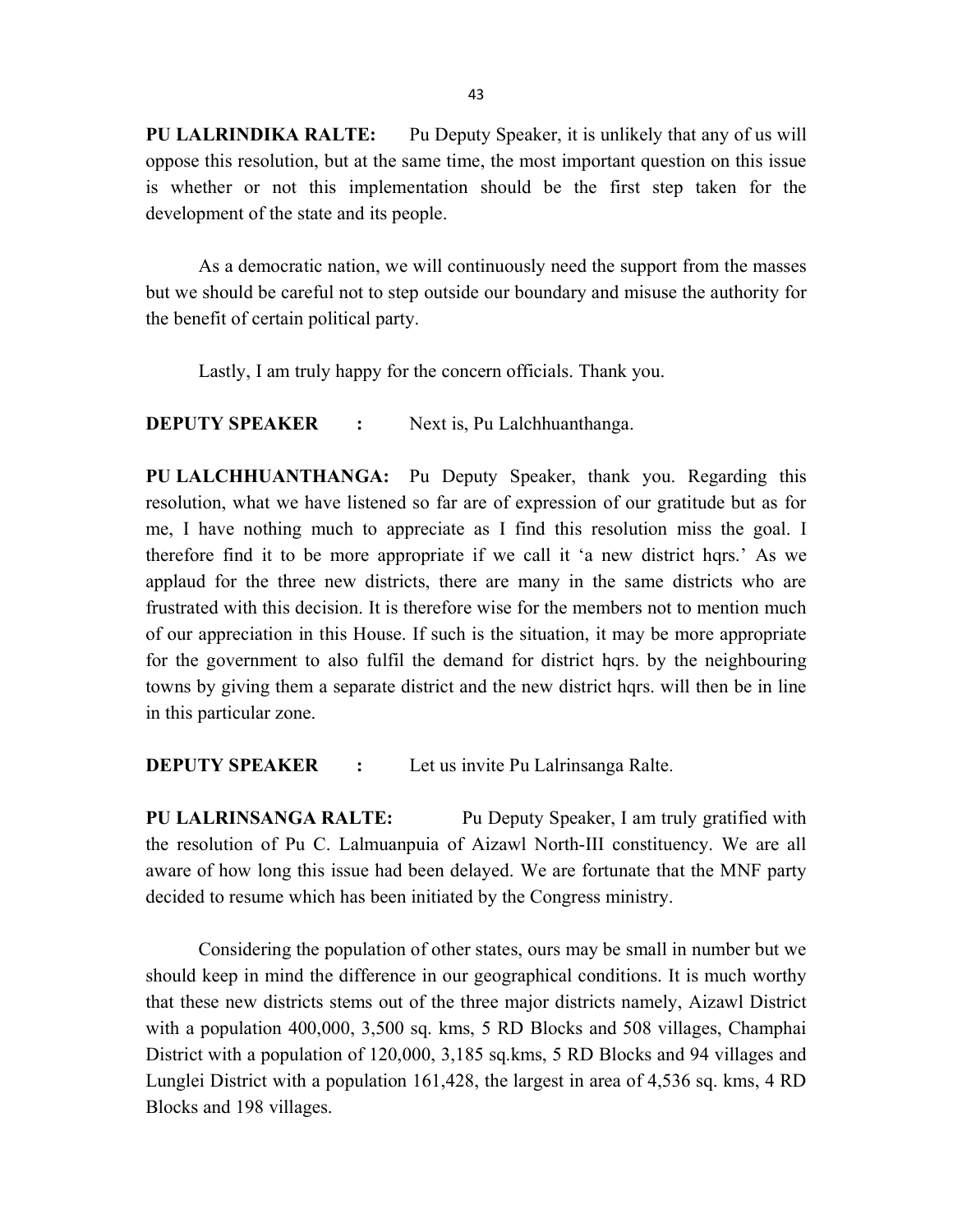44

 The need for more districts lies on the fact that most of the centrally sanctioned schemes are based on district wise distribution. Thus, more districts will obviously bring more people to benefit any development schemes of the central or state government. With that being said, I support this resolution.

#### DEPUTY SPEAKER : Now, Pu Ramthanmawia.

PU RAMTHANMAWIA : Pu Deputy Speaker, thank you. I feel that this resolution truly deserves our consent and as there is nothing wrong in it but for the better. It is our duty as a politician to determine what is good for our state which is the objective of the MNF ministry headed by our hon. CM. Apart from these three districts, there are other five which had been implemented during the Congress party ministry. Comparing our condition before and after having new districts, development is running at a fast pace. Keeping in mind all of this, we are hoping to see the same from these new districts.

**DEPUTY SPEAKER** : Let us invite Pu C. Lalsawivunga.

PU C. LALSAWIVUNG A: Pu Deputy Speaker, thank you. It is truly grateful to witness the implementation of three newly districts the case which had been ignored for the past ten years. At the same time, I feel that the budget sanction to this respect is less sufficient. In order to make a successful implementation, there are various matters to be sorted out. For a starter, the district boundaries should be demarcated beforehand and the entire project should be carefully planned and produced. Only after that, we should celebrate our new districts wholeheartedly.

 It has been thirty years since our statehood and if we consider the pace of our development, it is very disappointing. Through this resolution, I want to remind the House and its members to make careful and efficient steps in the implementation. Thank you.

**DEPUTY SPEAKER :** You Now, Pu Lalruatkima, hon. Minister.

PU LALRUATKIMA, MINISTER: Pu Deputy Speaker, it gives me great pleasure for being able to support this important resolution; this achievement truly shows the efficiency of the MNF ministry compare to others.

As we all know, Mizoram started with three districts as UT, then on  $31<sup>st</sup>$ August, 1972, the name Lunglei sub-Division had been changed to Lunglei District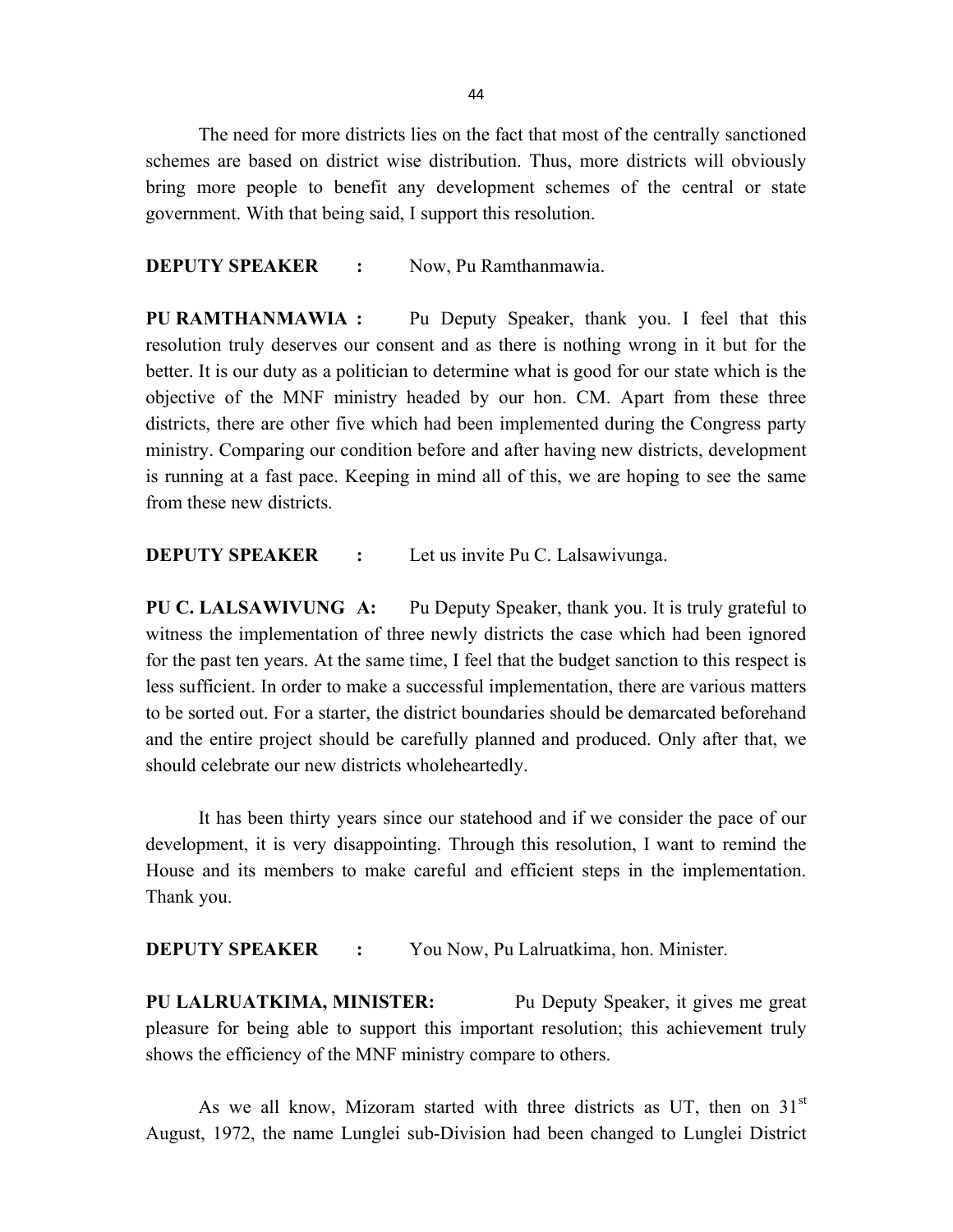and the same for Chhimtuipui with Saihaas the headquarters. On  $1<sup>st</sup>$  September, 1972 Aizawl District was successfully implemented so on and so forth up till the MNF ministry working from scratch for the functioning of other five districts. Under the Congress party of the previous ministry, no work was done for the growth and development of districts or sub-Division despite the existence District Reorganisation Committee. In compare, the MNF Ministry straight away work for the functioning of the three new districts for we chose prioritizing the welfare of rural people which may be obtained through new districts.

There are various perks of being a district and it is obvious that development will take place with all the projects we have in store for the people. To conclude, I agree to pass this resolution. Thank you.

#### **DEPUTY SPEAKER** : Let us invite Dr. Vanlaltanpuia

Dr. VANLALTANPUIA : Pu Deputy Speaker, thank you. I want to convey my thanks to Pu C. Lalmuanpuia for his resolution. I would also like to praise his work ethics and beliefs which concern the welfare of the people. It is truly commendable.

 I also congratulate the people of the three newly districts for achieving their dreams for long. This achievement proves that we have a responsive ministry headed by a powerful leader who is willing to stand for the people in times of need. As of this resolution, it is the actual need of our states which concern development in communication, administration, job opportunity and various other perks as well.

 With the implementation of Hnahthial District, Pu Dy. Speaker, I belief that Lunglei North Constituency will be the most affected areas. I therefore urge the ministry to be lenient with our needs and demands; and, at the same time I also request the concerned citizen to support the government for our development. Thank you.

SPEAKER : Let us invite Dr. Vanlalthlana.

Dr. VANLALTHLANA : Pu Speaker, thank you. Various committees such as Cornwall Commission, Hanumantha Rao Commission, GCK Rao Committee etc had been working on the implementation and development of districts in the past. There are 725 districts in India and ours happened to be of the smaller category.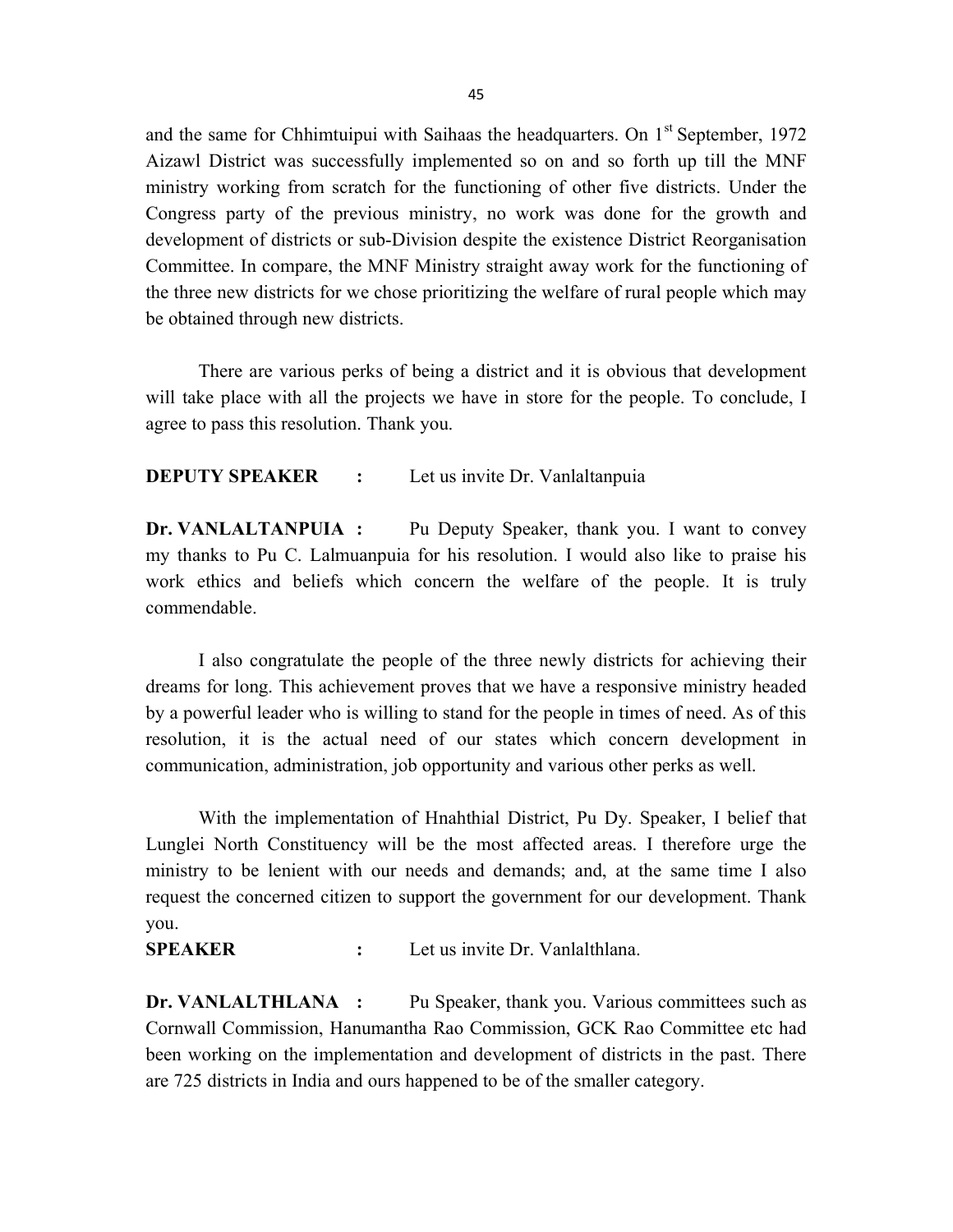Pu Dy. Speaker, let me indicate the six impacts of implementation of a new district –

- 1) Establishment of various offices such as SPs, DCs, and DTOs etc. will create lots of employment.
- 2) There will be a change in infrastructure with the increasing capital expenditure and revenue.
- 3) Problems will obviously arise on boundary issue.
- 4) Demand for more districts.
- 5) The existing strength of the departments will not be enough to work on multiple projects.
- 6) District-wise sanction provision will increase and the rate of development will highly depend on how the people utilize the fund. Thank you.

SPEAKER : Now, let us now invite the Opposition Group Leader, hon. Member, Pu Zodintluanga.

PU ZODINTLUANGA RALTE: Pu Speaker, thank you. It is clear that the mover had a good preparation for this resolution, but in opinion, it is too early to express our appreciation for the new districts. Even on the question of demarcation of the boundary, it is regretted that the officials failed to furnish appropriate answer. Thus, I opine it is too early to have this resolution.

 When the Congress ministry implemented five districts in 1998, demarcation of the district boundary was completed beforehand which in my opinion is how it should be done. Therefore, in order to avoid all possible problems, the government should carefully execute the process and we may later applaud for it after demarcation of the district boundary is cleared. Thank you.

SPEAKER : Pu B.D. Chakma.

PU B.D. CHAKMA : Thank you, Pu Speaker. I express my support in passing this resolution and at the same time, I want to stress on a few points.

 Mizoram has the least number of districts in India. With the establishment of 3 more new districts, we will have only 8 districts. In Mizoram, as we have heard it from certain members as well, we wish to have more than 3 new districts for more financial involvements and better administration. If we have more RD Blocks and sub-Divisions as suggested, we will no doubt witness a great improvement not only in the administration and at the same time, job opportunity will also increase.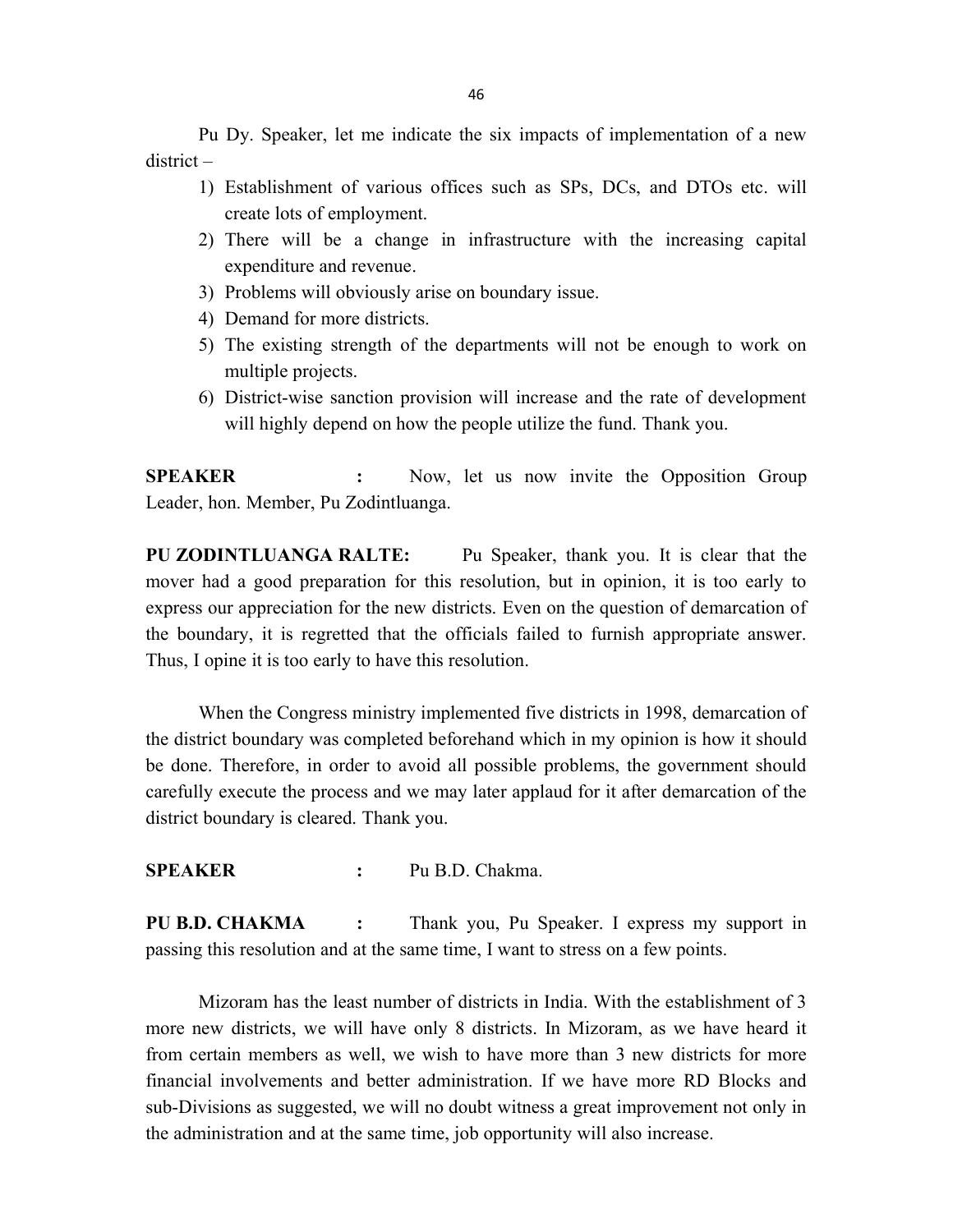Pu Speaker, with your permission and of the House, I will read out list of the proposed Districts:- Kamalanagar, Aizawl 'E' and Aizawl 'W', Darlawn, Tlabung and West Phaileng; I believe Chawngte has also been proposed. I think it is wise to establish Civil Districts within the Autonomous District Councils by including Lai, Chakma and Mara Community for their own convenience. The area of Mamit district also is very wide and thus is suggestive to form another district with West Phaileng as the headquarters. If we could establish at least 15 districts, 30 sub-Divisions and a minimum of 50 Blocks, I am sure this will have a successful flagship program which concern achievement of permanent sustainable livelihood.

SPEAKER : Pu Lalduhoma, the concerned MLA of Serchhip Constituency.

PU LALDUHOMA : Pu Speaker, I congratulate the District Demand Committee of Khawzawl, Hnahthial and Saitual. The concerned people votes for the ruling MNF party with the hope of a new district and thus is the right move of the ministry also to return the favor. However, I opine demarcation of such district boundary should be cleared beforehand; otherwise, it is possible for a district to have more than one SP, DC, BDO or SDPO which may cause confusion to the concerned people and also in dealing of the officials.

 I suggest for the future, it is not a good idea to promise our people of a new district for votes; and the people, at the same time should not entertain such promises that will not bear a positive outcome.

Considering devaluation of our next year's budget under the 14th Finance Commission, obviously we will face financial crisis for having many districts to maintain. Anyway, let us believe in the words of the hon. Chief Minister of the overflowing funds to come. In my opinion, it is better for us state to have more RD Blocks than having more districts for more efficiency in the administration system.

Pu Speaker, the opening words of this resolution stating 'MNF government', the very term in my opinion is stressful as it indicates the party favors only its party workers which is a serious matter since it evolves political discrimination among the people. There are also instances where party workers urge some leaders for work tenders and as appointment being made on political fitness. So, the term 'MNF Government' is best definition of this ministry. I think our nation will not be rehabilitated under this Ministry. Even so, I hesitantly give my support this resolution. Thank you.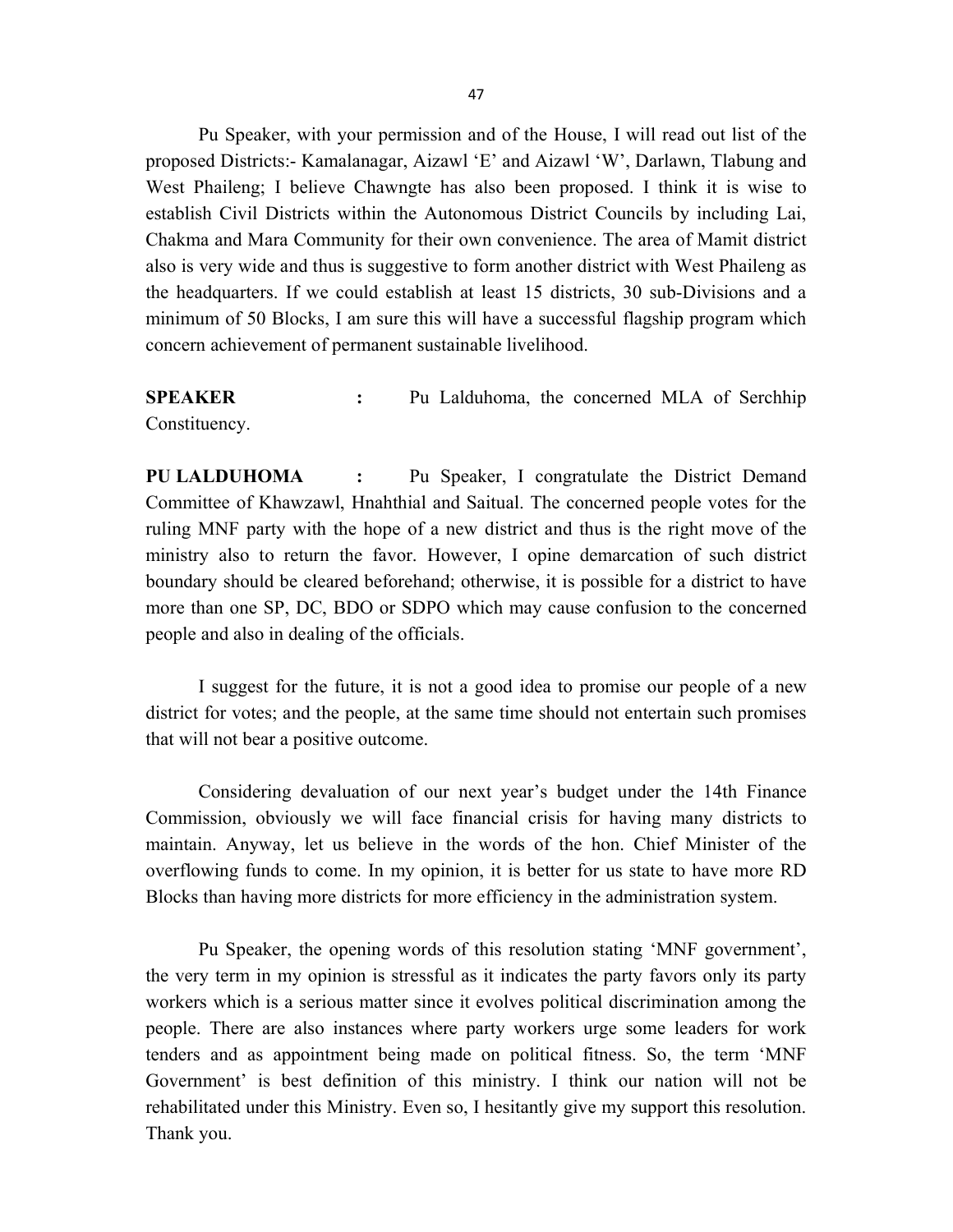Dr R. LALTHANGLIANA, MINISTER: Thank you, Pu Speaker. There may be some words which may be difficult to understand, but I am sure we are all clear about the message of the resolution. I congratulate the three concerned MLA's and their people respectively; I appreciate the efforts of the officials, our Chief Secretary, Finance Department, DP & AR and my fellow Legislators in supporting this resolution.

 The people elect their representatives to form this ministry and, it is sometime necessary to point out the name of the party forming such ministry.

 In the previous ministry of Congress party, 5 new districts were established and we have given our best support so that each will be implemented efficiently. And, this time with these 3 new districts, we will have 8 functioning districts. The hon. Chief Minister is giving much interest in taking measure for development of the infrastructures.

A Medical College was established in August and it is obvious that there are various official matters which need to be attended. There are criteria like the number of faculties etc but we are fortunate that the hon. Chief Minister in very persistent not only in this matter, but also in other areas where our State needs improvement.

If we look into our budget, we are fortunate that  $\bar{x}$ 855 lakh will be sanctioned for development of our new districts. From January, initiaitive on roads has already been made and with the need to alleviate the burdern of tax on vehicle owners, lifetime vehicle tax will also be terminated. Let me also add Pu Speaker that with the initiative of the hon. Chief Minister, salary of MR employees is increased. By God's grace and with the support of the people, it is hopeful that our new districts will function efficiently. I am glad that hon. Ministers are planning to take necessary steps on which I suggest we should be more optimistic in our views. I hope these new districts will be able to function efficiently within the next five years.

We expect DP&AR will approve creation of 3 posts of DCs, Additional DCs, SDOs, Election officers and other staffs. It is important that decentralization of powers should be observed for more efficiency in development. I also want to point out that our hon. Chief Minister already has chalked out the plan on demarcation of the district's boundary. Establishing new Districts will obviously create employment opportunity and any of uncompleted works in some district headquarters may also be